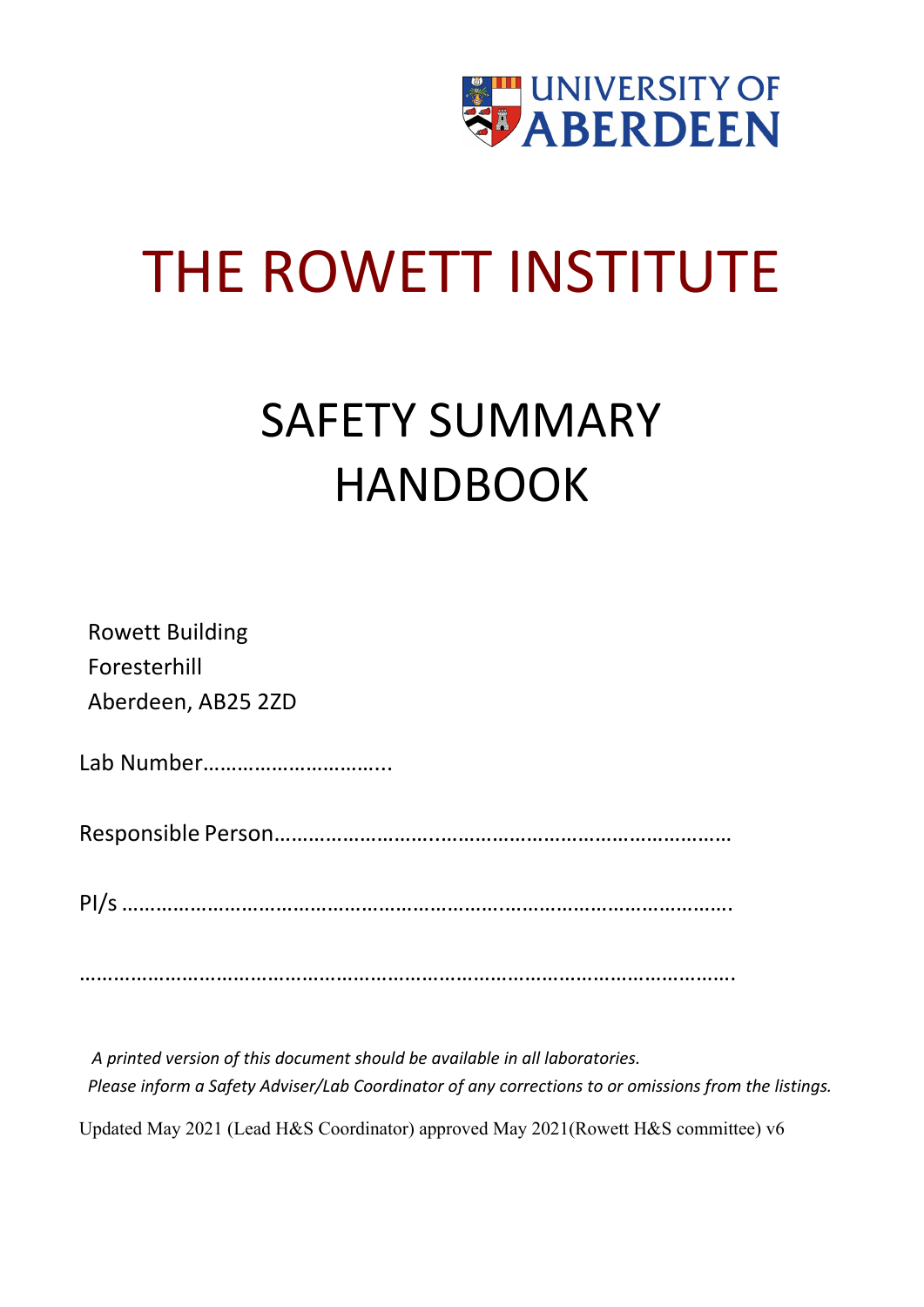Online version with links and [full Safety handbook a](https://www.abdn.ac.uk/rowett/documents/Rowett_Safety_Handbook_v9.pdf#nameddest%3DHandbookIndex)re available at [https://www.abdn.ac.uk/rowett/research/health\\_safety](https://www.abdn.ac.uk/rowett/research/health_safety.php)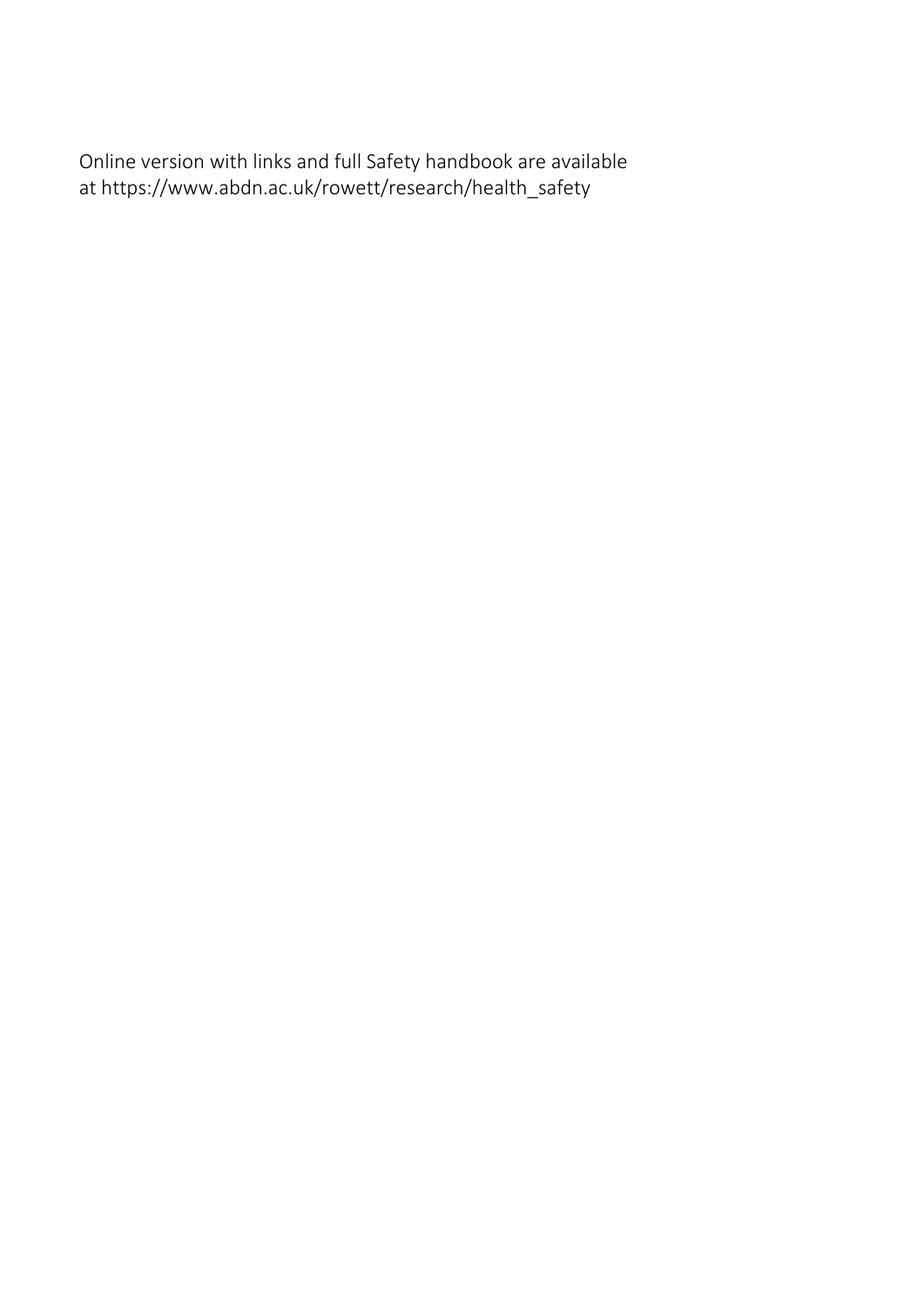#### Contents

| 1.  |                                                                                                |  |  |  |
|-----|------------------------------------------------------------------------------------------------|--|--|--|
| 2.  |                                                                                                |  |  |  |
| З.  |                                                                                                |  |  |  |
| 4.  |                                                                                                |  |  |  |
| 5.  |                                                                                                |  |  |  |
| 6.  |                                                                                                |  |  |  |
| 7.  |                                                                                                |  |  |  |
| 8.  |                                                                                                |  |  |  |
| 9.  |                                                                                                |  |  |  |
| 10. |                                                                                                |  |  |  |
| 11. |                                                                                                |  |  |  |
| 12. |                                                                                                |  |  |  |
| 13. |                                                                                                |  |  |  |
| 14. |                                                                                                |  |  |  |
| 15. |                                                                                                |  |  |  |
| 16. |                                                                                                |  |  |  |
| 17. |                                                                                                |  |  |  |
| 18. | Procedures to be followed when taking blood samples from volunteers in the Rowett Building  12 |  |  |  |
| 19. |                                                                                                |  |  |  |
| 20. |                                                                                                |  |  |  |
| 21. |                                                                                                |  |  |  |
| 22. |                                                                                                |  |  |  |
| 23. |                                                                                                |  |  |  |
| 24. |                                                                                                |  |  |  |
| 25. |                                                                                                |  |  |  |
|     |                                                                                                |  |  |  |
|     |                                                                                                |  |  |  |
|     |                                                                                                |  |  |  |
|     |                                                                                                |  |  |  |
|     |                                                                                                |  |  |  |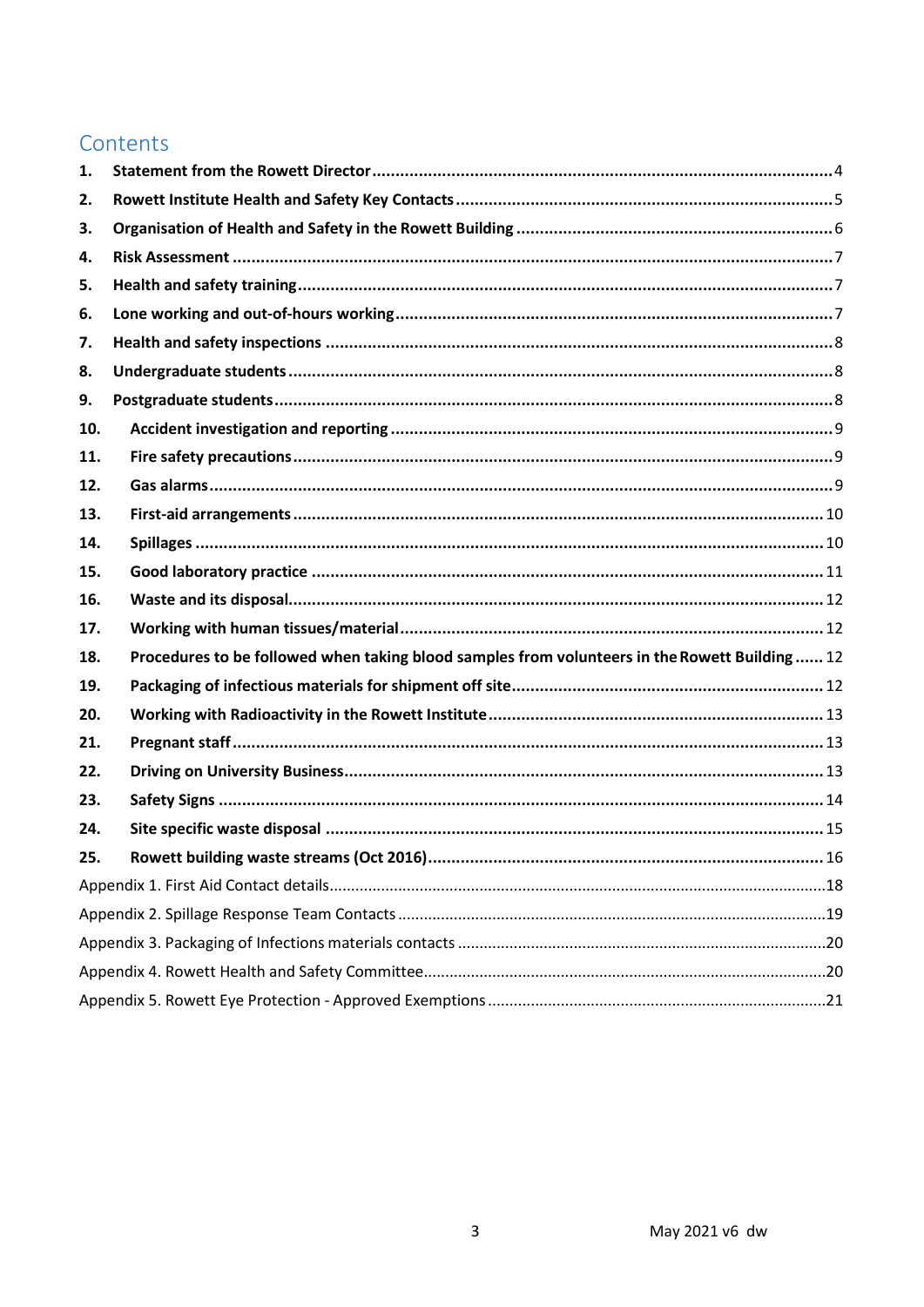#### <span id="page-3-0"></span>**Statement from the Rowett Director**

The Rowett Institute accommodates clinical and basic scientists from the School of Medicine, Medical Sciences and Nutrition. Responsibility for Health, Safety and Wellbeing issues within the Rowett rests with the Head of School who has delegated the responsibility to the Director of the Rowett, Rowett Health and Safety Committee and Lead Health and Safety Coordinator. In order to have a consistent approach across the whole of the Foresterhill site the Lead Rowett Safety Coordinator will liaise with the Lead IMS Safety Coordinator. Further details on the responsibilities of individual personnel and the Rowett Safety Committee can be found in the **Rowett Safety Handbook**. Please read through this handbook and have all the members of your team become familiar with its contents.

Health, Safety and Wellbeing is a core and integral aspect of the good business management and we want to ensure that the University provides a safe and healthy working environment.

A summary of the major principles of Rowett safety is provided in the **Rowett Institute Safety Summary Handbook**. This booklet summarises some important issues to allow safe working in the laboratory. However, it must not be used in isolation; links are provided to more detailed information that is available in the full safety manual on the web. For the benefit of everyone, we urge all staff and students to commit themselves to maintaining high standards of health and safety within the Rowett. We encourage anyone with suggestions to improve our procedures to discuss their suggestions with me or with one of the Rowett Safety Advisers.

Fere SM

Professor Peter Morgan Director and Convener Rowett H&S Committee

 $T \rightarrow T$ 

Dana Wilson Rowett Lead H&S Coordinator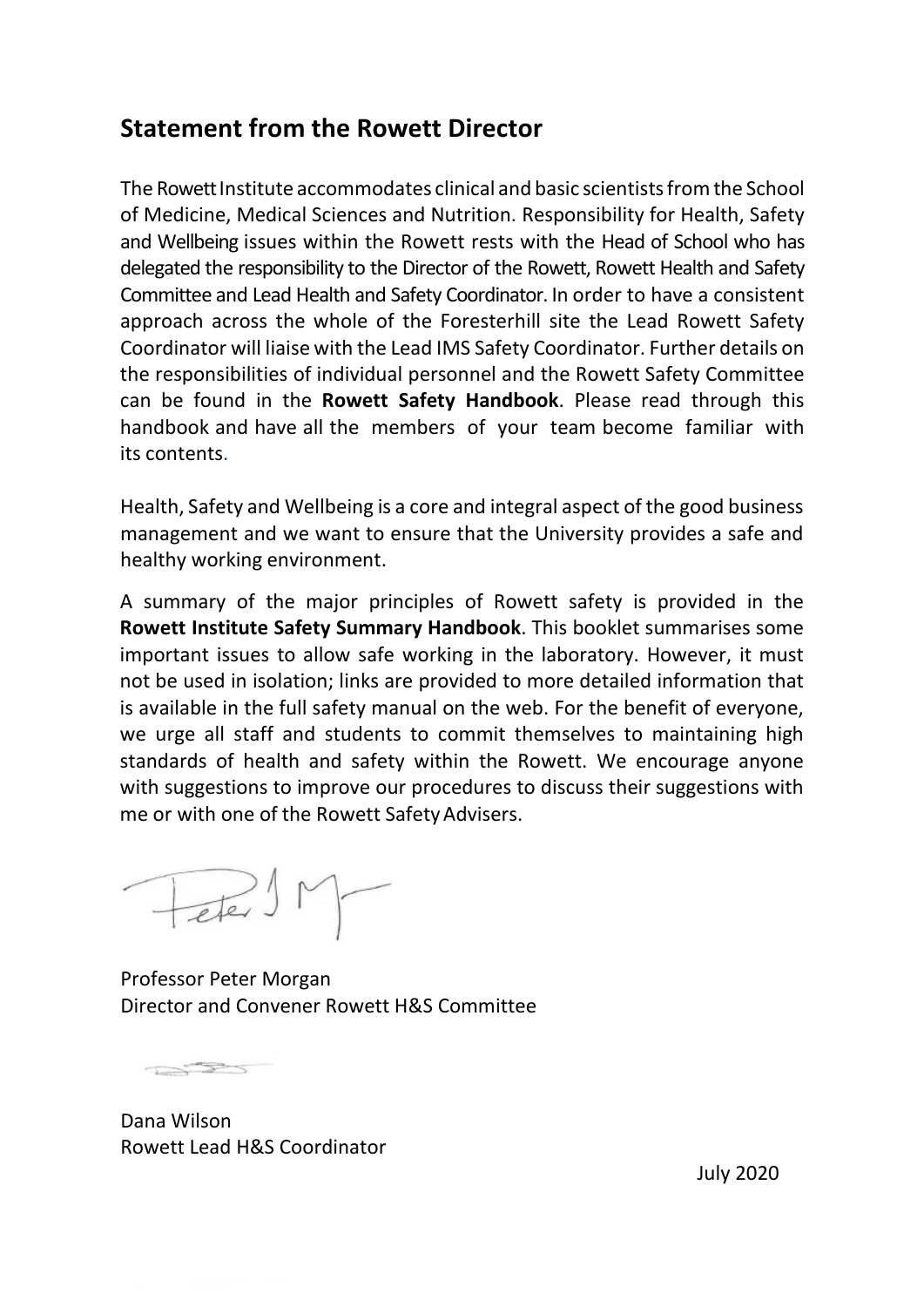#### <span id="page-4-0"></span>2. Rowett Institute Health and Safety Key Contacts

| Morgan, Prof Peter              | Convener of The Rowett Institute H&S Committee                             | 8663      |
|---------------------------------|----------------------------------------------------------------------------|-----------|
| Bhattacharya, Prof<br>Siladitya | Head of School                                                             | 7968      |
| Wilson, Dana                    | Rowett Safety Coordinator (Lead)/Radiation Protection<br>Supervisor (Lead) | 8752/8753 |
|                                 | <b>Rowett Safety Coordinator (Deputy)</b>                                  |           |
| Ingram, Jeanette                | Clerk to Rowett Safety Committee                                           | 8642      |
| McKenzie, David                 | Rowett/IMS Facilities Manager                                              | 7467/7468 |
| Anderson, Susan                 | Safety Adviser (Level 2)                                                   | 8622      |
| Bain, Pat                       | Safety Adviser (Level 2)                                                   | 8670      |
| Henderson, Donna                | Safety Adviser (Level 2)                                                   | 8648      |
| Stead, David                    | Safety Adviser (Level 2)                                                   | 7419      |
| Bremner, David                  | Safety Adviser (Level 3)/First Aid Coordinator                             | 8785      |
| Farquharson, Andrew             | Safety Adviser (Level 5)                                                   | 8778      |
| Fyfe, Claire                    | Safety Adviser (Level 4)                                                   | 8606      |
| Chianese, Raffaella             | Lab Coordinator (Level 4)                                                  | 8750      |
| Petrie, Linda                   | Lab Coordinator (Level 4)                                                  | 8641      |
| Thomson, Lynn                   | Lab Coordinator (Level 4)/Radiation<br>protection supervisor (Deputy)      | 8752/8753 |
| Hay, Susan                      | Lab Coordinator/ Safety Adviser (Level 5)                                  | 8756/8757 |
| Martin, Jenny                   | Lab Coordinator/ Safety Adviser (Level 5)                                  | 8730      |
| Hayward, Nick                   | Lab Coordinator/ Safety Adviser (Level 5)                                  | 8664      |
| Hayes, Helen                    | Safety Adviser (Level 5)                                                   | 8720      |
| McCallum, Dr Steve              | <b>University Radiation Protection Adviser</b>                             | 76-53109  |
| Fisher, Garry                   | Head of University Health, Safety and Wellbeing                            | 2783      |
| Petrie, Dr Allan                | Senior University Health and Safety Adviser                                | 3896      |
| Amakiri, Vivienne               | University Health and Safety Adviser                                       | 2514      |
|                                 | <b>University Fire Safety Adviser</b>                                      | 4786      |
| <b>Occupational Health</b>      | ISOS (contact via HR)                                                      |           |
| First Aid Emergency             | Normal hours                                                               | 8686      |
| First Aid non-Emergency         | Normal hours                                                               | 8701      |
| <b>University Security</b>      | Emergency                                                                  | 3939      |
|                                 | Non-emergencies                                                            | 3327      |
| <b>Estates fault reporting</b>  | normal hours                                                               | 3333      |
|                                 | out-of-hours (emergencies only)                                            | 3939/3327 |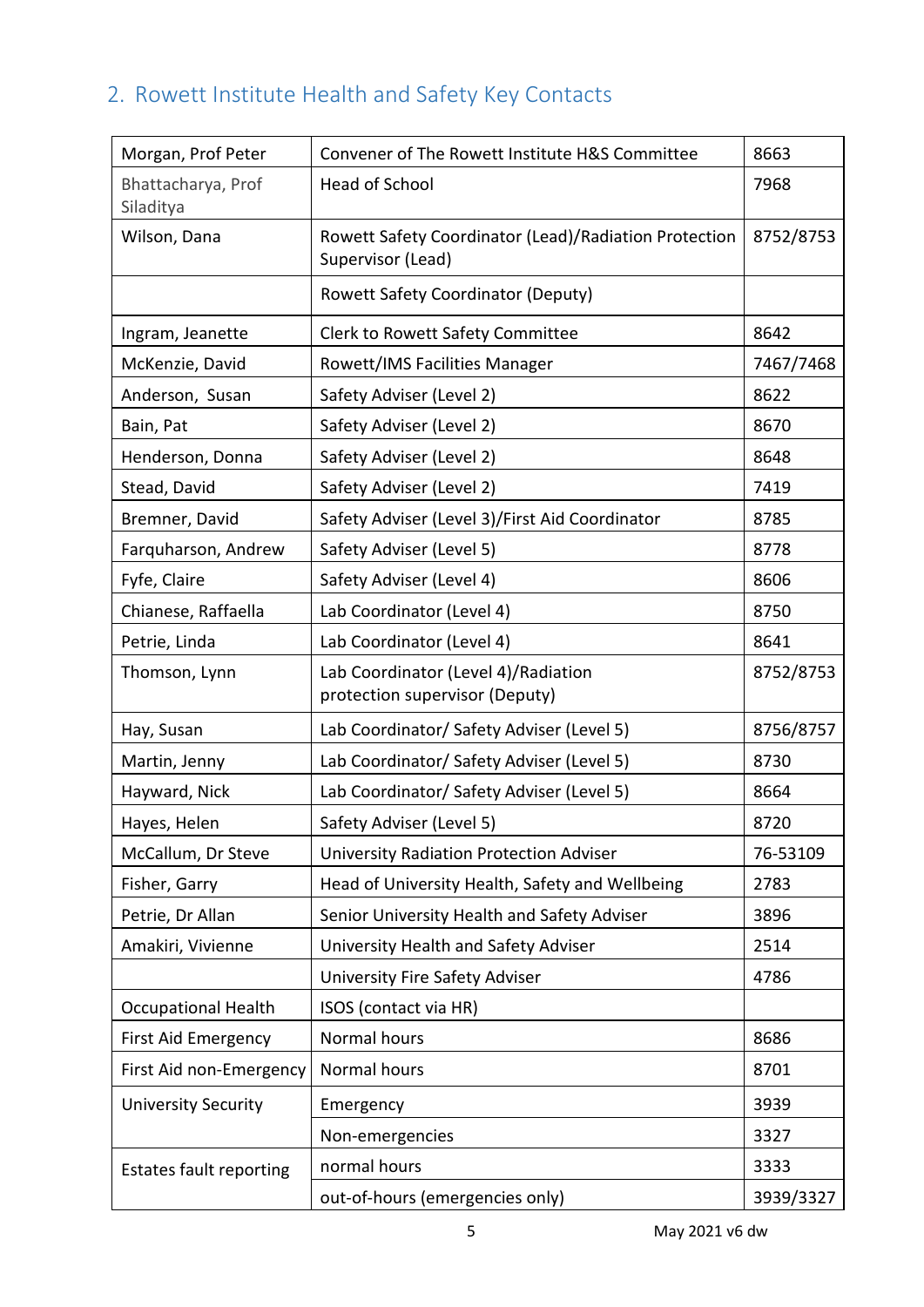| <b>Fire Brigade, Police &amp;</b><br>Ambulance | 9-999    |
|------------------------------------------------|----------|
| <b>Accident and</b><br>Emergency               | 76-50539 |

#### 3. Organisation of Health and Safety in the Rowett Building

<span id="page-5-0"></span>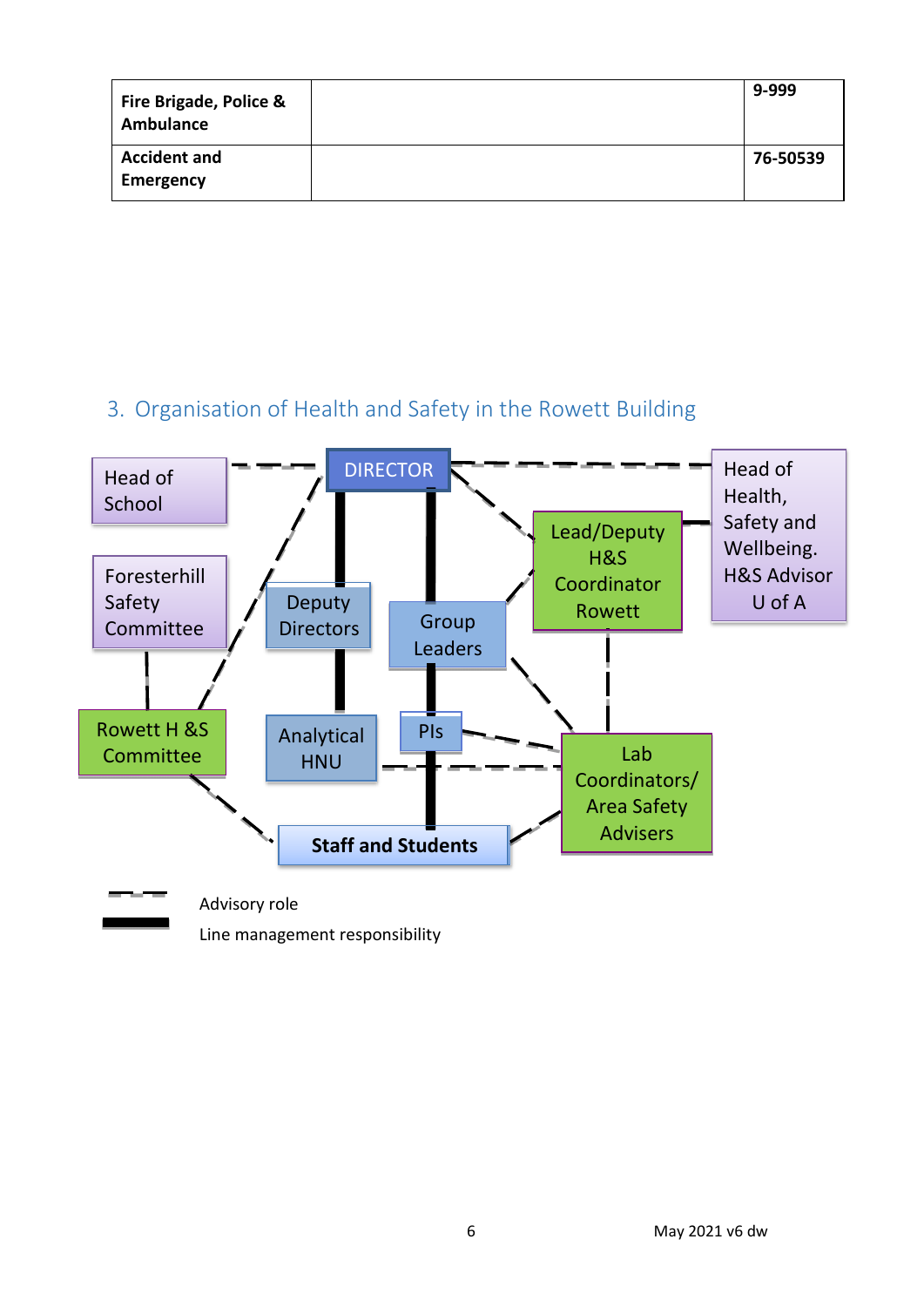#### <span id="page-6-0"></span>4. Risk Assessment

Risk assessments must be carried out for all laboratory work and periodically reviewed and/or when there are significant changes to the work. These highlight the hazards inherent in a particular procedure and assess how to minimise the risks associated with it. Risk assessment procedure can be found in the [full safet](https://www.abdn.ac.uk/rowett/documents/Rowett_safety_handbook_v10_May21.pdf)y manual. For examples of risk assessed methods go to Qpulse [http://](http://qpulse-ap-1.uoa.abdn.ac.uk/QPulse) qpulse-ap- [1.uoa.abdn.ac.uk/QPulseWeb/](http://qpulse-ap-1.uoa.abdn.ac.uk/QPulse)

MET 0212, MET 049, MET 0497, MET 1024, MET 1144 are some examples which can be found by using the search function inQpulse.

Care should be taken to address the potential risk to pregnant women and their unborn child.

#### <span id="page-6-1"></span>5. Health and safety training

A training record form, must be completed for every new member of the lab and should be carried out by a senior member of the lab or appropriately experienced person. H&S training is considered an on-going process and training records should be retained in the lab for future inspection and a pdf copy of the form sent to the QA manager at appraisal time each year for inclusion in Q-pulse. A general safety-training course, arranged by the Graduate School, is run in October/ November each year and, in addition, a brief introduction to health and safety will be given during the new-start induction procedure.

#### <span id="page-6-2"></span>6. Lone working and out-of-hours working

Lone working is defined as working without anyone else within calling distance that would be able to provide assistance if something went wrong. Only low risk laboratory tasks should be undertaken by lone workers and it is the responsibility of PIs to make sure that all members of their group understand the dangers of lone working. The types of lab work that can and cannot be done by each lone worker must be established by the PI. Remember that it is the risk of the laboratory task itself that must be assessed and not the competence or the experience of the lone worker. The person within calling distance of a lab worker also needs to be competent of providing assistance in an emergency.

Out-of-hours working is allowed but must be approved for specified, low risk tasks by the PI. Undergraduate students are not allowed to work unsupervised out of hours.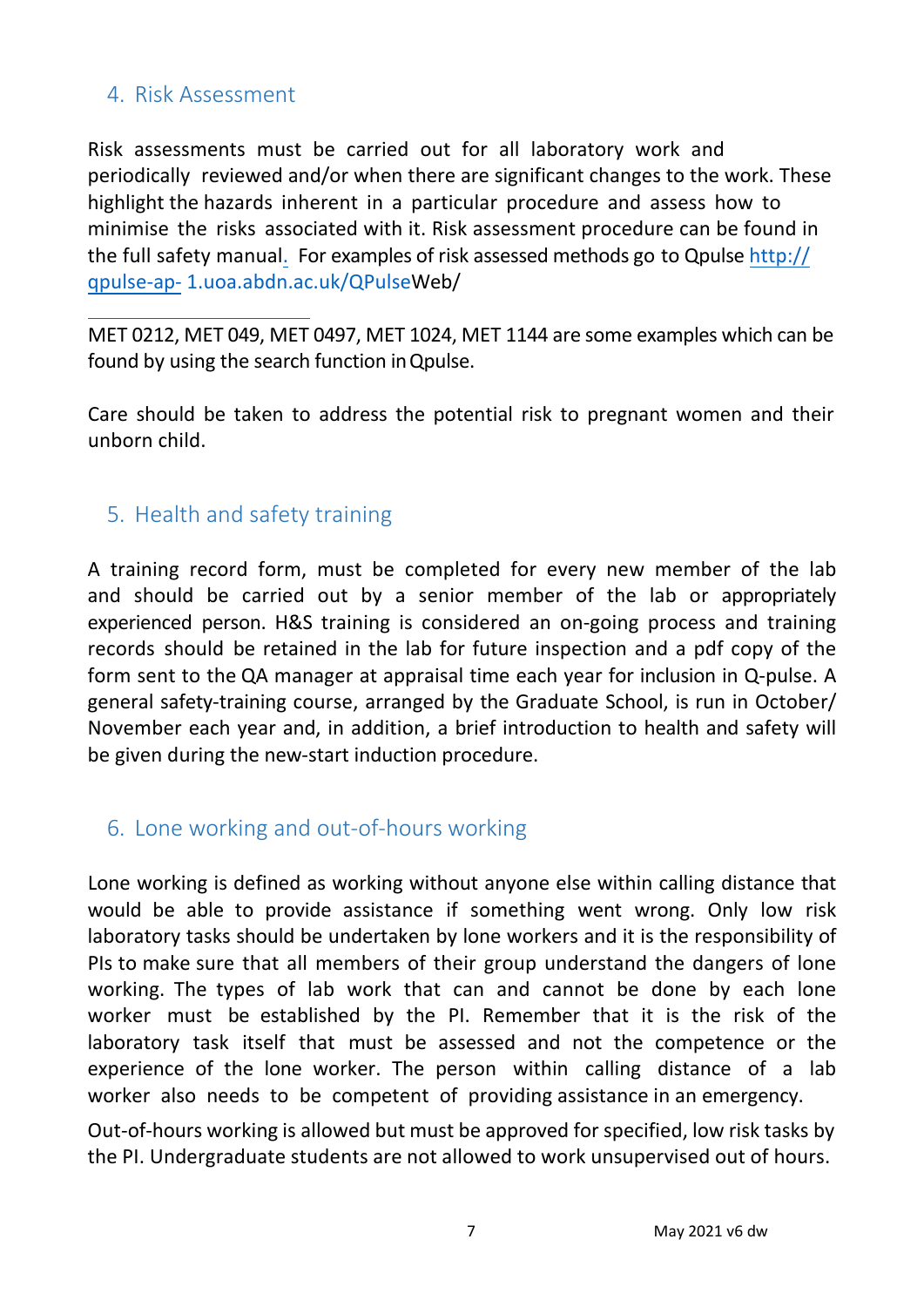Postgraduate students must seek permission from their supervisors to work outside normal hours but the supervisor must establish when, where and what the student may be allowed to do. All persons working in the Rowett building out of hours 7pm to 7am Mon to Friday and at weekends must sign in at Reception and phone security on 3327 when they enter and leave the building.

The Safe Zone App is available for downloading to smart phones which will provide contact with security in an emergency. [http://www.abdn.ac.uk/staffnet/working](http://www.abdn.ac.uk/staffnet/working-here/safezone.php)[here/safezone.php.](http://www.abdn.ac.uk/staffnet/working-here/safezone.php)

#### <span id="page-7-0"></span>7. Health and safety inspections

Inspections of all laboratory areas under the remit of the Rowett Institute H&S committee will be undertaken annually. A checklist that may be used to guide the safety inspectors can be found at [http://www.abdn.ac.uk/ims/documents/IMS-](http://www.abdn.ac.uk/ims/documents/IMS-Laboratory-Safety-Inspection-Checklist.pdf)[Laboratory-Safety-Inspection-](http://www.abdn.ac.uk/ims/documents/IMS-Laboratory-Safety-Inspection-Checklist.pdf)[Checklist.pdf.](http://www.abdn.ac.uk/ims/documents/IMS-Laboratory-Safety-Inspection-Checklist.pdf) Inspectors will always pay attention to the adequacy and review of risk assessments, compliance with procedures for specific hazards and completeness of health and safety training records. A report on significant findings and a recommendation for any remedial action required will be prepared for the Rowett Institute H&S Committee and the Local H&S Adviser will work with the lab to ensurecompliance.

#### <span id="page-7-1"></span>8. Undergraduate students

An undergraduate's perception of risk in a given situation may be very different to that of a member of staff. Undergraduate students do practical work as part of their honours year and the assumption must be that they are completely untrained in health and safety matters. They must be supervised to at least the same extent as new postgraduates and preferably to a higher level. The preparation and agreement with the supervisor of an adequate risk assessment before any independent work begins is critical. Undergraduates may perform certain approved tasks as lone workers during normal working hours but must not be allowed to work unsupervised out of hours.

#### <span id="page-7-2"></span>9. Postgraduate students

Supervisors must ensure that students are competent to carry out practical work safely. Students must be made aware that unauthorised initiatives are not permitted and that they must work within the scope of the agreed risk assessment and discuss with their supervisor before making significant changes.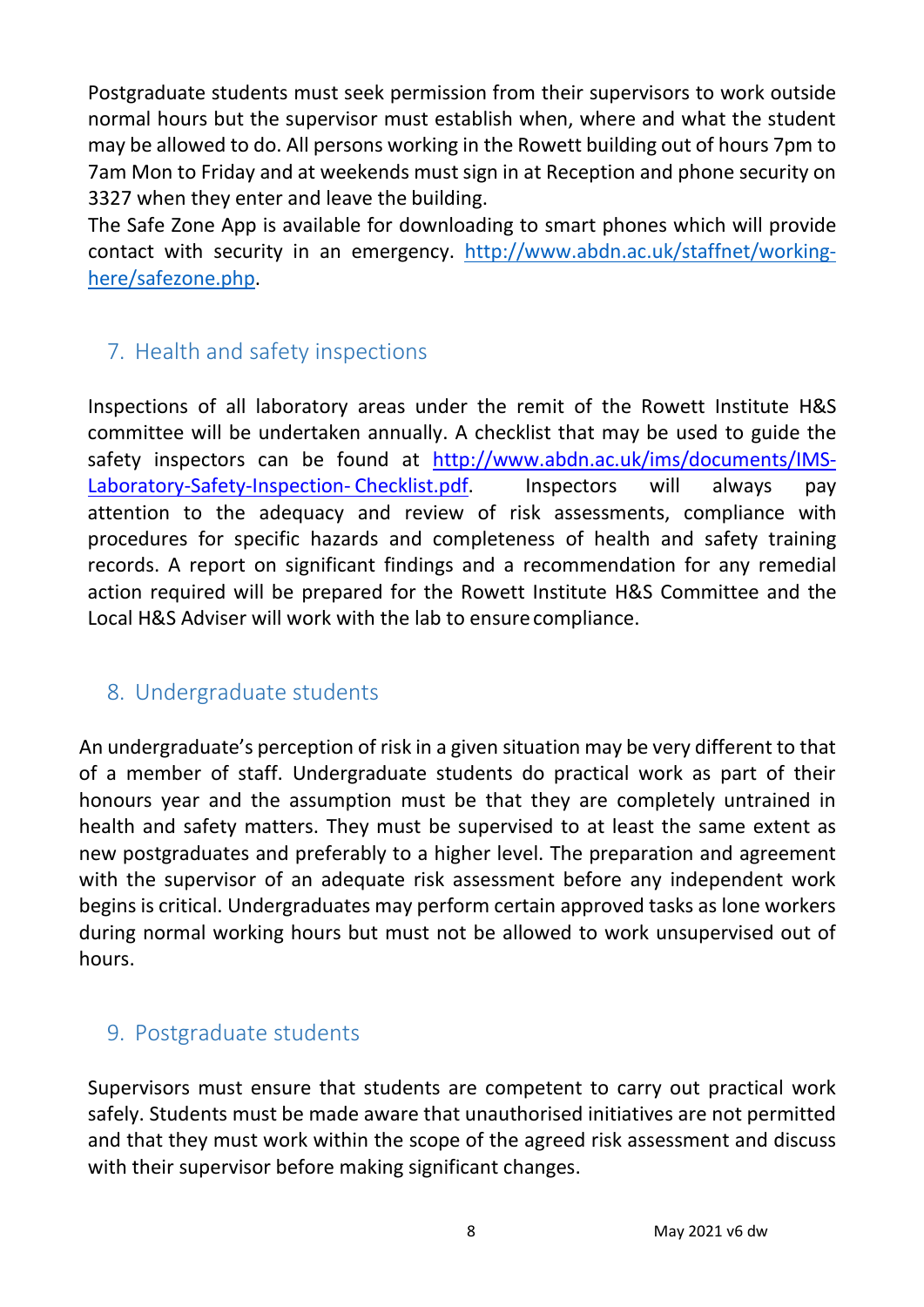#### <span id="page-8-0"></span>10. Accident investigation and reporting

Serious accidents must be reported immediately to the Head of Health, Safety and Wellbeing by telephone (Ext 2783) and any incident involving ionising radiation must be reported by telephone to the University Radiation Protection Adviser (Dr Steve McCallum; 76-53109).

Otherwise, staff and students must report accidents and "near misses" as soon as possible to theirimmediate supervisor/lab coordinator who should then complete the appropriate online form, available on the University H&S site at [http://www.abdn.ac.uk/safety/general/accidents/.](http://www.abdn.ac.uk/safety/general/accidents/) Completed forms automatically go to the University Safety Adviser, please include your local safety advisers email (dana.wilson@abdn.ac.uk).

#### <span id="page-8-1"></span>11. Fire safety precautions

Details on fire prevention are available in the full Safety manual on the web pages. On discovering a fire, sound the alarm and ring 9-999 to call the Fire & Rescue services. On hearing the alarm, everyone must vacate the building using only the *designated* fire escapes which do not include the lifts or the atrium stairs, and then go and wait at the assembly point. The main atrium stairs in the Rowett building are *not* a designated fire escape they do not provide a safe exit route as they are not a protected area, the stairs at the four corners of the building are safe protected escape routes. Please familiarise yourself with you nearest designated fire escape route and assembly point. In the Rowett building floor checkers will check the labs are empty on their way out of the building. The fire alarms are tested every Wednesday at 9am in the Rowett building, 11am in the Polwarth building and at 11.25 in the IMS building. Staff working in other buildings must familiarise themselves with the procedures relevant to their building.

#### <span id="page-8-2"></span>12. Gas alarms

All laboratories in the Rowett where compressed gases are used are fitted with gas sensors. This is to ensure safe working conditions for all who are present in these labs.

Details of the procedure to follow can be found in the full Safety manual which is available on the web pages.

If an alarm sounds you *must* leave the lab immediately. Signs will be displayed on the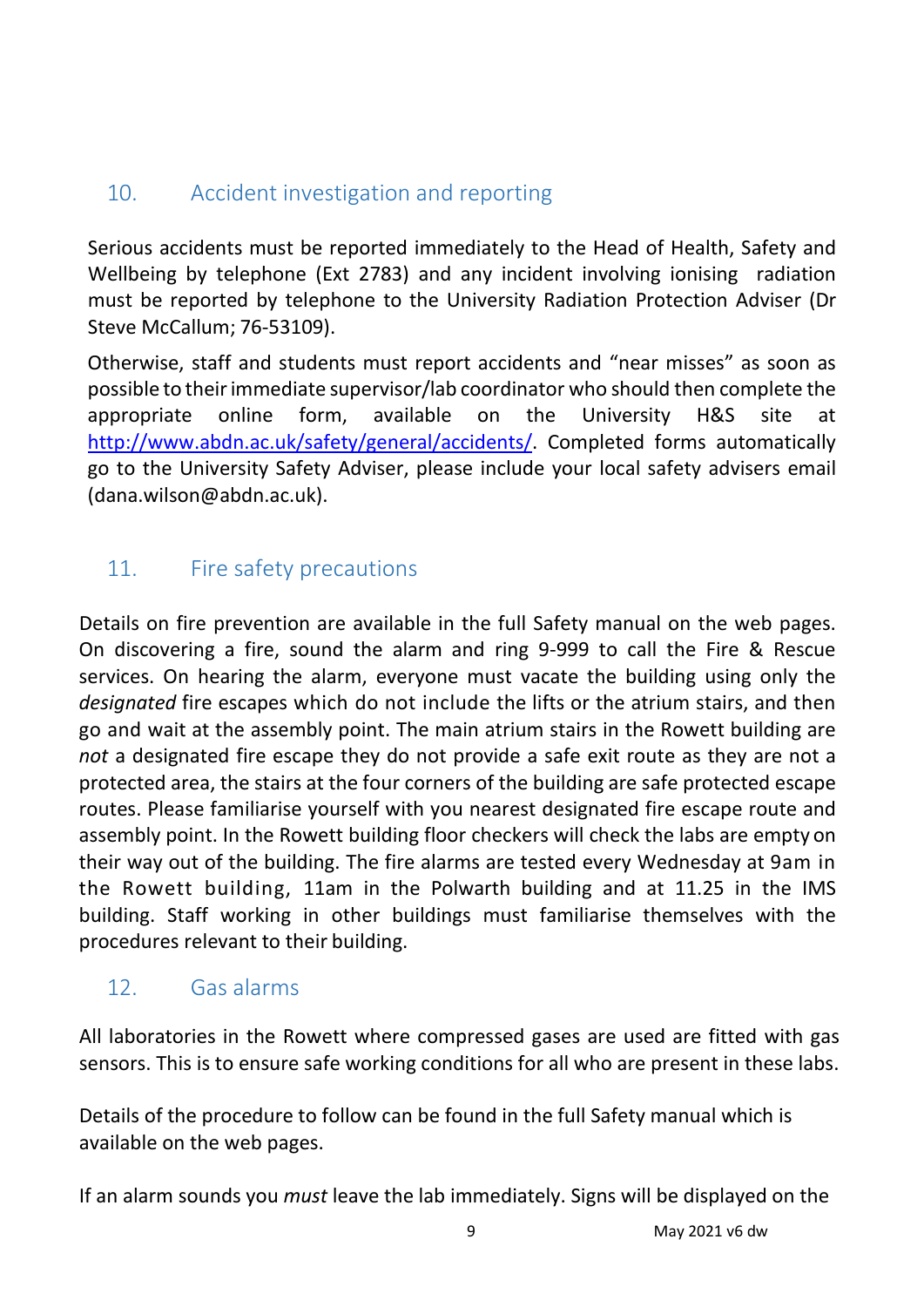door/s to the lab while the alarm is being investigated, the sounder may be silenced while the cause of the alarm is investigated but this does not mean the lab is safe. *Do not* re-enter the lab while the signs are displayed.

#### <span id="page-9-0"></span>13. First-aid arrangements

The Rowett building operates a pager system for obtaining first Aid assistance. For emergency calls ring Ext 8686 state number and type of casualties, location and any obvious dangers involved. For non-emergency calls ring Reception on Ext 8701 state name and location of injured person. In either case the Receptionist will alert the first aiders and direct them to the casualty. The First Aid Room (2.043) is located on level 2 near to the seminar room. First aid boxes are also available on all floors in the Rowett building please remember to contact a member of the first aid team if you use any items from the boxes so that the items can be replaced. Also remember to report any accidents. Staff working in the other buildings must familiarise themselves with the procedures relevant to that building. Contact details of First Aiders can be found on Appendix 1 at the end of this document. Appendix 1. First Aid Contact details

#### <span id="page-9-1"></span>14. Spillages

Spillage of biological agents or chemicals can occur unexpectedly but the action to be taken following such spills should be highlighted in the corresponding risk assessment. All staff using those chemicals/biological agents should be aware of these procedures. Emergency chemical spillage kits are located on levels 2, 4 & 5 in the Rowett building and each laboratory should have the appropriate disinfectant to hand. Labs in other areas of the campus covered by the IMS safety committee, must have appropriate spillage kits available and staff working in these labs must familiarise themselves with their location.

If the spillage involves a hazard by breathing, do not remain in the affected area. There is a Spillage Response Team with two sets of breathing apparatus(BA), one in room 1.56 of IMS building and one in 0:037A in the Polwarth building, that can be used only by authorised personnel (listed next to the apparatus) Appendix 2. Spillage [Response](#page-18-0) Team [Contacts.](#page-18-0) Contact the Spillage Response Team (during office hours), identify the location and the substances involved in the spillage and let them decide whether the fire brigade need to be called. Out of hours, contact Security.

Actions in the event of a Spillage

- 1) Do not panic
- 2) If the spill is large contact the Spillage response team immediately for assistance
- 3) Exclude staff from the area and cordon off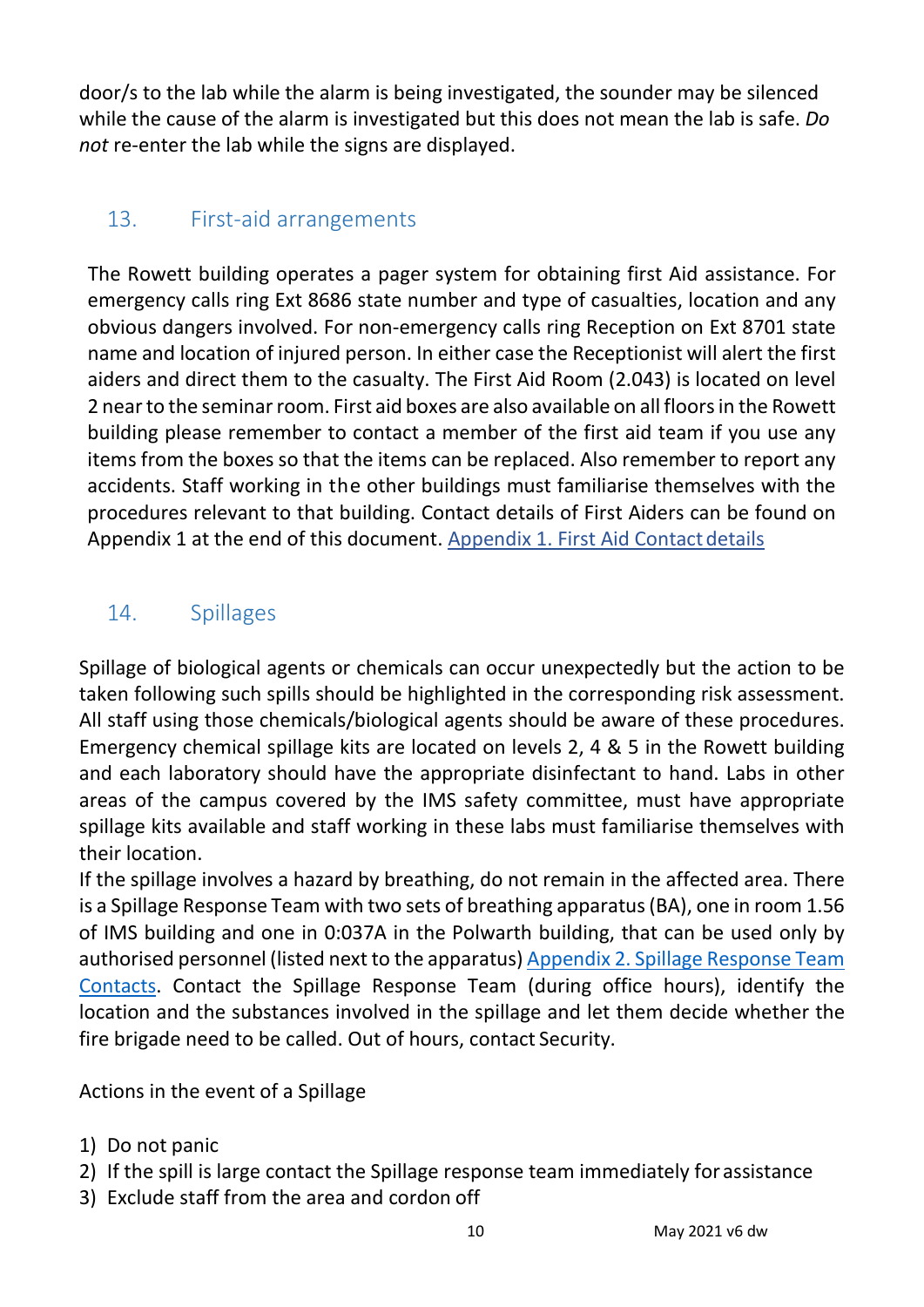- 4) If safe to do so increase the ventilation by using the VAV override system switch in main laboratories
- 5) Ensure that spillage material is stored safely for appropriate disposal

Brief instructions of what to do if the spillage is small

- a) Contain the spillage
- b) Solid spills should be carefully swept up and placed into a suitable container, the area should be washed down and the materials used for clean-up should be retained and disposed of in an appropriate manner
- c) Acid spills can be neutralized using soda ash which can be found in the spill kit; NB an exception is perchloric acid. *Seek advice before using this product*. Any spillage of perchloric acid should carefully diluted and absorbed but the residues must be kept damp to avoid the risk of explosion or fire.
- d) Alkali spills can be diluted with water before neutralizing with weak acid
- e) Solvent spills can be collected on absorbent material and placed in a fume cupboard to evaporate safely
- f) Great care must be taken when using strong oxidising agents such as nitric acid. Spills must be cleaned up immediately to avoid the risk of explosion and fire.

#### <span id="page-10-0"></span>15. Good laboratory practice

The full list of good laboratory practice is available in the full safety manual. The following short list of fundamental rules must be adhered to

- Howie Style Lab coats *must* be worn in all laboratoryareas
- Eye protection *must* be worn in all laboratory areas unless approved exemptions exist. Approval is granted by the Rowett Health and Safety Committee Requests for exemptions should be submitted to the Rowett Lead/Deputy Health and Safety Advisers. [Appendix 5. Rowett Eye](#page-20-0) Protection - [Approved Exemptions](#page-20-0) (also listed on Q-Pulse, search for Form 467)
- Lab coats are banned from office areas and communal eating areas like the atrium of the Rowett or IMS buildings
- Nitrile gloves *must not* be worn on both hands when travelling around the buildings
- Lone working exposes a worker to risks that arise from accidents or emergencies that could be minimised were someone available within calling distance to assist. Only low risk laboratory work should be undertaken by lone workers.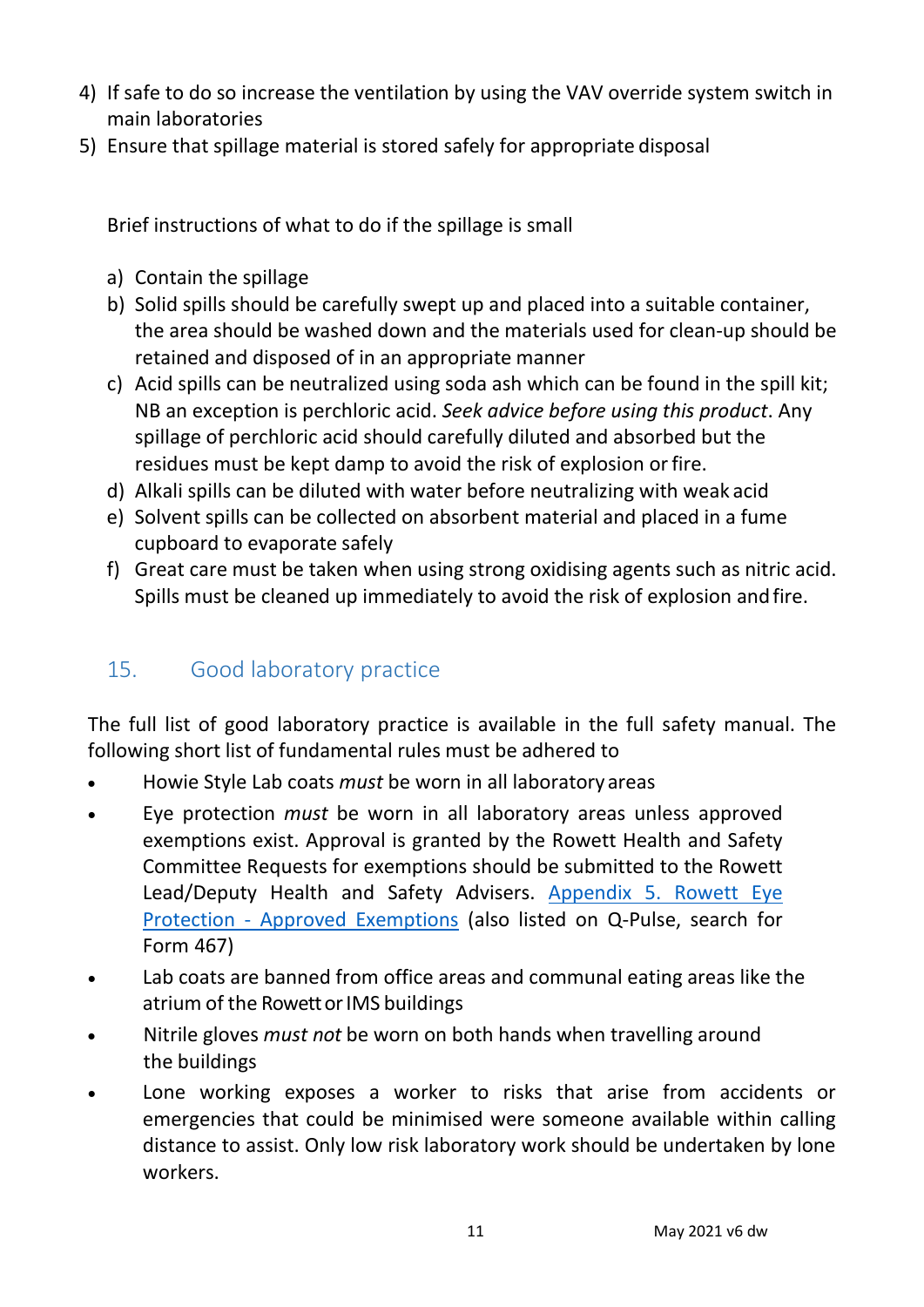#### <span id="page-11-0"></span>16. Waste and itsdisposal

A complete description of how waste is handled on the Rowett/IMS site is available in the full safety manual. Everyone working in the lab must be aware of the different waste streams and ensure they do not put waste into the wrong place. Black bags must be kept only for non-hazardous waste – primarily paper – as these are emptied by cleaning staff and go to landfill with domestic rubbish. Solvent and chemical waste disposal from the site is arranged through Louise Cantlay (*l.cantlay@abdn.ac.uk*) Rowett building. A copy of the site waste stream [Site specific waste disposal](#page-14-0) and specific Rowett procedures Rowe tt building waste stream s (Apr 2020) can be found later in this Summary.

#### <span id="page-11-1"></span>17. Working with human tissues/material

Anyone working with human-derived tissue/materials, or working in a lab where these are used, should be offered vaccination against Hepatitis B. Immunisation against Hepatitis A is recommended for anyone working with human faecal samples. Further information can be found in the Biological Safety section of the Health and Safety Handbook.

#### <span id="page-11-2"></span>18. Procedures to be followed when taking blood samples from volunteers in the Rowett Building

Only those who have been trained in phlebotomy should take blood. A list of authorised phlebotomists is maintained in the Rowett HNU manager's office. Blood should only be taken in the designated rooms in HNU, these can be booked through the HNU manager.

For further information see SOP HNU 010 Blood Sampling (Venepuncture). Ethical approval is required for all human studies where samples are to be collected see SOP HNU 002 Procedure for the Implementation of Research Projects and Studies involving Human Volunteers.

#### <span id="page-11-3"></span>19. Packaging of infectious materials for shipment off site

There are strict regulations covering the packaging and transport of hazardous materials by road, rail, air and sea. The scope of the regulations includes the transport of infectious materials, i.e. materials which contain, or are likely to contain, pathogens. Shipments of infectious materials must always be checked before dispatch by a trained person in the IMS/Rowett who has completed the course. [Appendix 3. Packaging of Infectious materials](#page-19-0) contacts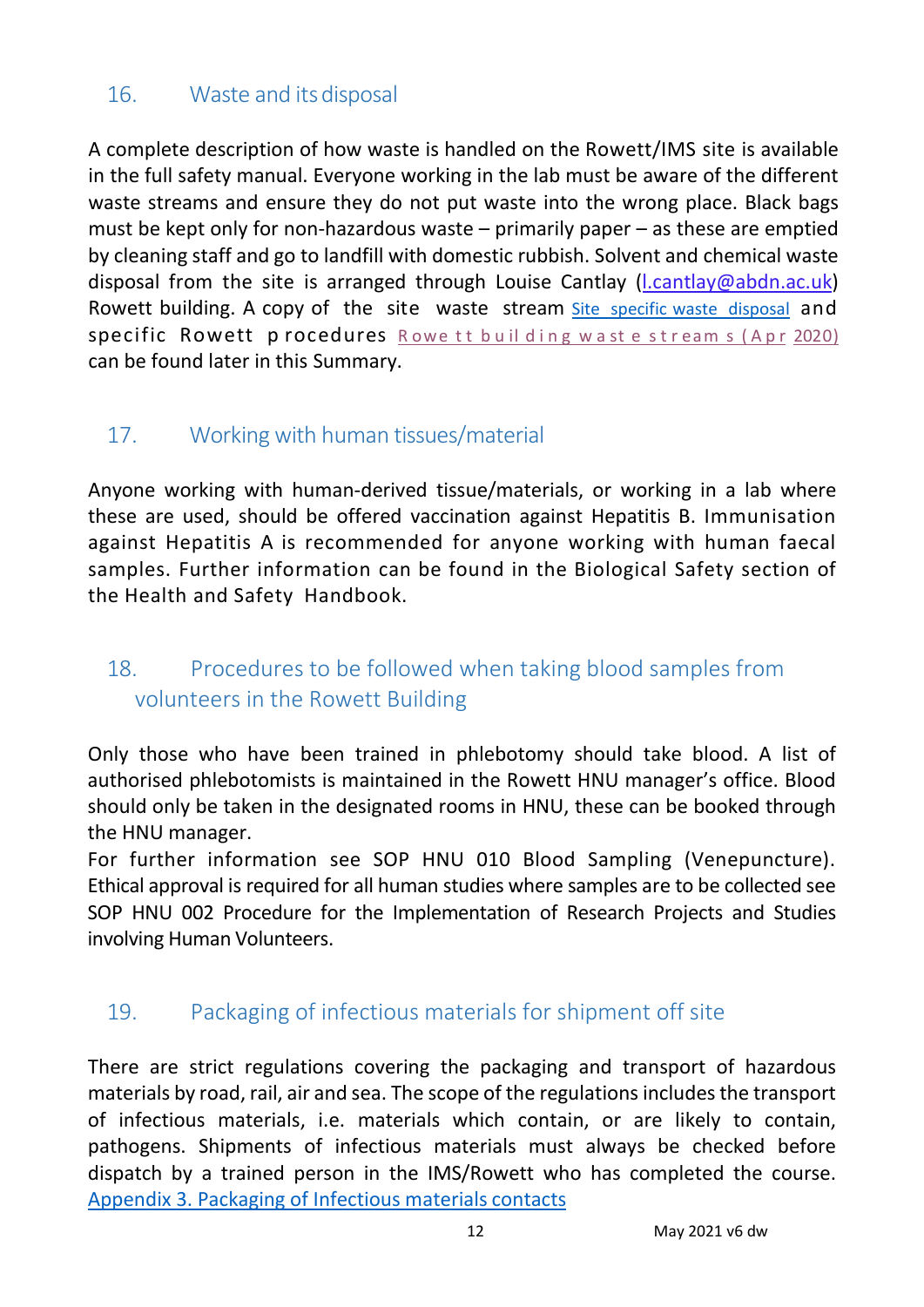#### <span id="page-12-0"></span>20. Working with Radioactivity in the Rowett Institute

Local rules can be found here [https://www.abdn.ac.uk/staffnet/working](https://www.abdn.ac.uk/staffnet/working-here/resources-5988.php#ionising-radiation)[here/resources-5988.php#ionising-radiation](https://www.abdn.ac.uk/staffnet/working-here/resources-5988.php#ionising-radiation)

#### <span id="page-12-1"></span>21. Pregnant staff

Many biological agents and chemicals can cause damage to an unborn child if the mother is exposed to them during pregnancy. Staff working with MRI scanners should also be aware of the possible risks of electromagnetic fields. Pregnant staff should always discuss their exposure to chemicals/biological agents/electromagnetic fields as early as possible in their pregnancy so that a risk assessment form [\(http://www.abdn.ac.uk/ims/documents/pregnancy-risk-assessment.doc\)](http://www.abdn.ac.uk/ims/documents/pregnancy-risk-assessment.doc) can be completed. If necessary, pregnant staff can discuss their work environment with their local safety adviser in confidence.

#### <span id="page-12-2"></span>22. Driving on University Business

The Rowett Institute has pool cars which can be used for business. These can be booked by contacting Rowett Reception.

All staff and students who require to drive a university vehicle must have completed the University Driver Declaration form. *NB. The forms must be completed annually*. <http://www.abdn.ac.uk/staffnet/forms/driver-declaration/>

The University policy on driving should be adhered to [https://www.abdn.ac.uk/staffnet/working-here/resources-5988.php#driving-and](https://www.abdn.ac.uk/staffnet/working-here/resources-5988.php#driving-and-vehicles)[vehicles](https://www.abdn.ac.uk/staffnet/working-here/resources-5988.php#driving-and-vehicles)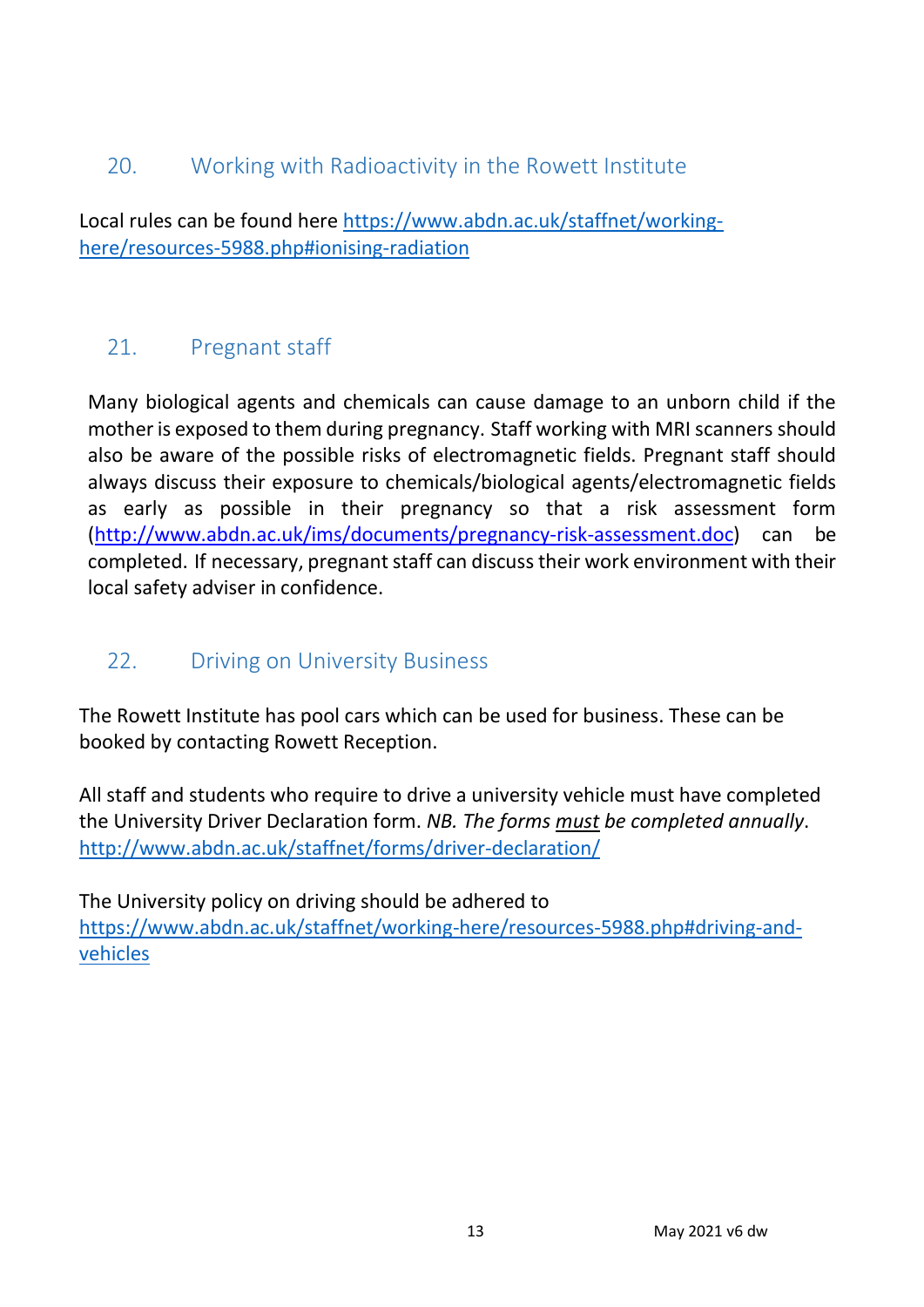#### <span id="page-13-0"></span>23. Safety Signs

Safety signs are frequently required in order to comply with specific legislation and should not therefore be put up or removed without the prior agreement of the Lead Health & Safety Adviser or TRM.

All workers should know and understand the meaning of the different types of safety sign:

| <b>DANGEI</b><br><b>DANGER</b><br>Biological<br>Biological<br>hozard<br>hazard | <b>Yellow triangle</b>                           | Warning            | e.g. Radiation hazard,<br>Biohazard, etc.                     |
|--------------------------------------------------------------------------------|--------------------------------------------------|--------------------|---------------------------------------------------------------|
| <b>No entry</b>                                                                | Red circle with<br>a red diagonal<br><u>line</u> | <b>Prohibition</b> | e.g. No smoking, No entry,<br>etc.                            |
| <b>ve</b> protection<br>nust be worn                                           | <b>Blue circle</b>                               | <b>Mandatory</b>   | e.g. Wear eye protection,<br>Fire door - keep closed,<br>etc. |
| First<br>aid                                                                   | Green<br>rectangle                               | Safe condition     | e.g. Fire exit, etc.                                          |

*Detailed information on procedures for specific hazards is available in the full Rowett Safety Handbook.*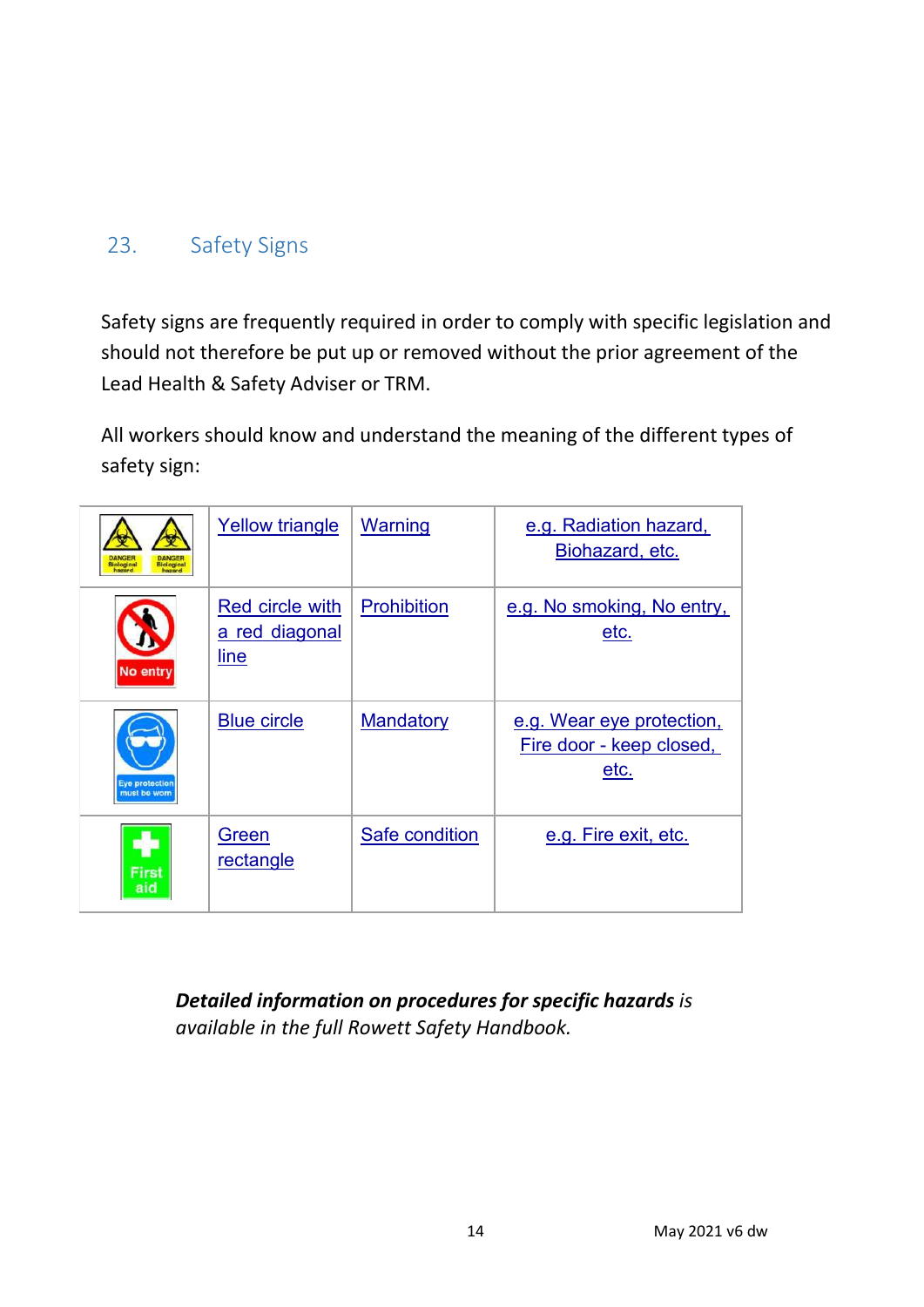<span id="page-14-0"></span>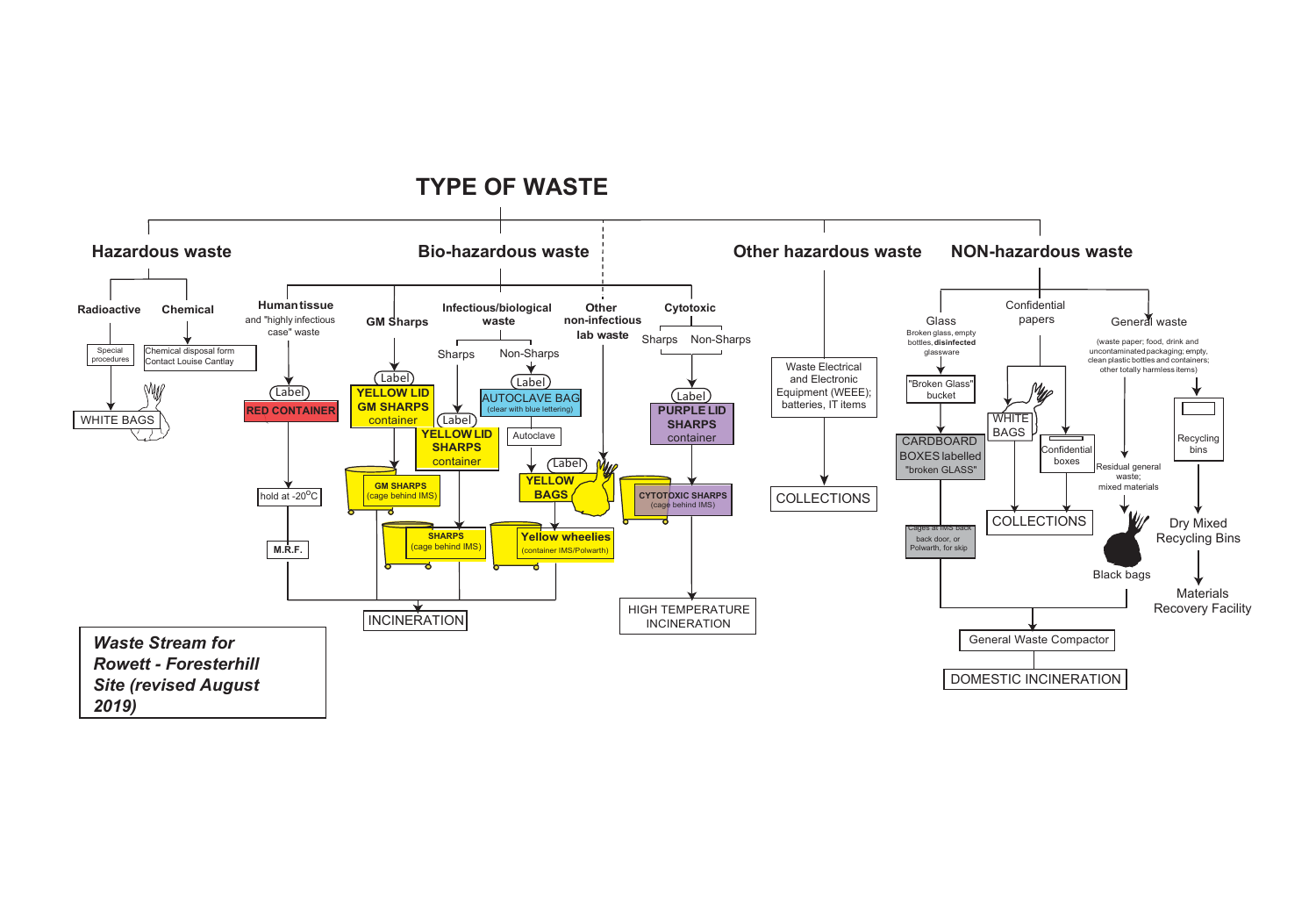# <sup>22</sup> UNIVERSITY OF<br>25. Rowett building waste streams (April 2020)

<span id="page-15-0"></span>

|                                                                             | Route                                                                            | Who disposes        | Where to                                         |
|-----------------------------------------------------------------------------|----------------------------------------------------------------------------------|---------------------|--------------------------------------------------|
| Paper hand towel                                                            | <b>Black bags</b>                                                                | <b>Cleaners</b>     |                                                  |
| Packaging material<br>(uncontaminated<br>paper)                             | <b>Black bags</b>                                                                | Cleaners            |                                                  |
| Packaging material<br>(uncontaminated<br>plastic)                           | <b>Black bags</b>                                                                | Cleaners            |                                                  |
| Cardboard boxes<br>(flattened)                                              | Leave by black<br>bags in lab if small<br>quantities                             | Cleaners            |                                                  |
| Cardboard boxes<br>(flattened)                                              | Leave by lift                                                                    | Porters             |                                                  |
| Broken glass/crockery<br>from coffee/staff<br>lounge areas                  | Cardboard box<br>clearly labelled -<br>broken glass                              | <b>Rowett staff</b> | Cage at backdoor inside<br><b>IMS</b>            |
| Gloves                                                                      | Yellow bags                                                                      | Lab staff           | Containers outside IMS<br>back door              |
| Washed chemical<br>containers (plastic)<br>Labels removed or<br>obliterated | <b>Black Bag</b>                                                                 | <b>Lab Staff</b>    | Cage at backdoor inside<br>IMS for general waste |
| Washed chemical<br>containers (glass).<br>Labels removed or<br>obliterated  | Cardboard Box<br>clearly marked<br>glass                                         | <b>Lab Staff</b>    | Cage at backdoor inside<br><b>IMS</b>            |
| Pipette tips                                                                | Yellow bags<br>(within another<br>bag to prevent<br>puncturing of<br>yellow bag) | Lab staff           | Containers outside IMS<br>back door              |
| Pasteur pipettes                                                            | Yellow bin                                                                       | Lab staff           | Cage outside IMS back<br>door                    |
| Needles, syringes                                                           | Yellow bin                                                                       | Lab staff           | Cage outside IMS back<br>door                    |
| <b>Other Sharps</b>                                                         | Yellow bin                                                                       | <b>Lab Staff</b>    | Cage outside IMS back<br>door                    |
| Cytotoxic waste (e.g.<br>Ethidium bromide gels)                             | Purple top bin                                                                   | <b>Lab Staff</b>    | Cage outside IMS back<br>door                    |
| <b>Washed Pasteur</b><br>pipettes                                           | Cardboard box<br>clearly labelled -<br>broken glass                              | Lab staff           | Cage at backdoor inside<br><b>IMS</b>            |
|                                                                             |                                                                                  |                     |                                                  |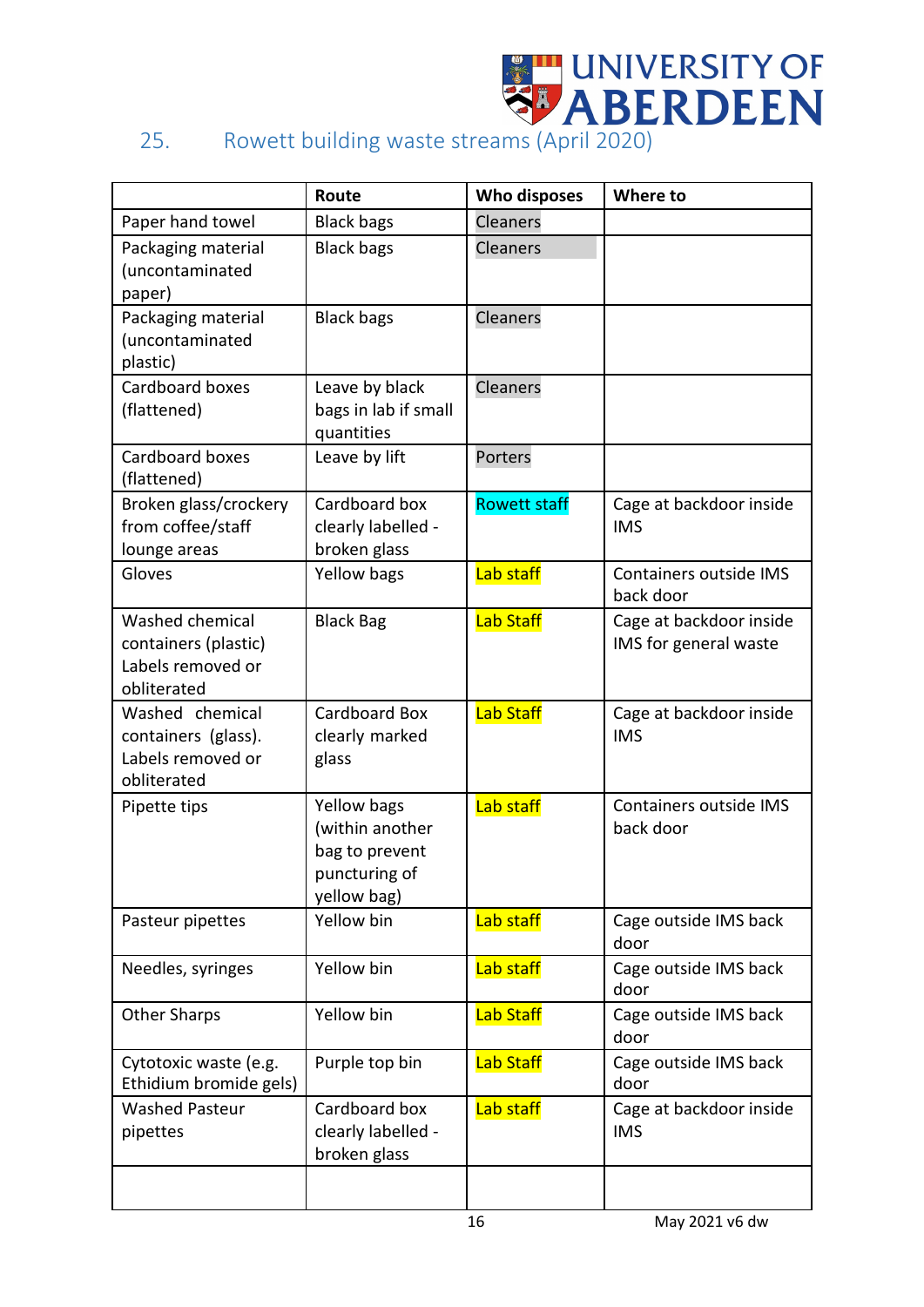

| Broken glass          | Cardboard box            | <b>Lab staff</b> | Cage at backdoor inside         |
|-----------------------|--------------------------|------------------|---------------------------------|
|                       | clearly labelled -       |                  | <b>IMS</b>                      |
|                       | broken glass             |                  |                                 |
| <b>Blood tubes</b>    | Yellow bag (or if        | <b>Lab Staff</b> | Containers outside IMS          |
|                       | glass yellow bin)        |                  | back door                       |
| Autoclave waste       | Double clear             | <b>Lab Staff</b> | IMS 1.21 Wash                   |
|                       | autoclave bags           |                  | up/autoclave. Facilities        |
|                       | labelled with lab        |                  | staff will dispose of after     |
|                       | no. (secured with        |                  | autoclaving as yellow           |
|                       | tie from stores)         |                  | bag waste.                      |
|                       |                          |                  |                                 |
| Faecal waste (classed | Yellow bags stored       | Lab staff        | On Mondays Staff using          |
| as offensive waste)   | frozen (Rowett           |                  | this disposal route must        |
|                       | <b>Freezer Archive</b>   |                  | arrange transfer the            |
|                       | level 1) Chest           |                  | yellow bags to the              |
|                       | freezer. Transport       |                  | yellow wheeled bins in          |
|                       | of the Faecal pots       |                  | the container outside           |
|                       | to the freezer           |                  | <b>IMS</b>                      |
|                       | must be in sealed        |                  | DO NOT leave bags on            |
|                       | containers.              |                  | the floor they MUST be          |
|                       |                          |                  | placed in the container.        |
| Animal tissue (up to  | Double clear             | <b>Lab staff</b> | IMS 1.21 Wash                   |
| ~10g total sample     | autoclave bags           |                  | up/autoclave. Facilities        |
| amount)               | labelled with lab        |                  | staff will dispose of after     |
|                       | no. (secured with        |                  | autoclaving as yellow           |
|                       | tie from stores)         |                  | bag waste.                      |
| Animal tissue (more   | Autoclave bag            | Lab staff/       | <b>Staff should contact MRF</b> |
| than 10g) e.g.        | then into yellow         | <b>MRF</b> staff | when they notice this           |
| disposing of whole    | bin with red lid.        |                  | bin is % full to arrange        |
|                       | Stored frozen            |                  | collection and a                |
| experiment            |                          |                  |                                 |
|                       | (Rowett Freezer          |                  | replacement bin.                |
|                       | Archive level 1)         |                  |                                 |
|                       | Chest freezer.           |                  |                                 |
| Human tissue          | <b>Contact H&amp;S</b>   | Lab staff        | dana.wilson@abdn.ac.uk          |
|                       | coordinator              |                  |                                 |
| Radioactive waste     | <b>Contact Radiation</b> |                  | dana.wilson@abdn.ac.uk          |
|                       | protection               |                  | I.thomson@abdn.ac.uk            |
|                       | supervisors              |                  |                                 |
| Chemical waste        | <b>Contact Louise</b>    | Lab staff        | Email                           |
|                       | Cantlay who will         |                  | l.cantlay@abdn.ac.uk            |
|                       | liaise with IMS          |                  | chemical disposal sheet         |
|                       |                          |                  | and she will arrange a          |
|                       |                          |                  | time to accept waste            |
|                       |                          |                  |                                 |
| Tip boxes             | Recycling                | Lab staff        | <b>Backdoor IMS stores</b>      |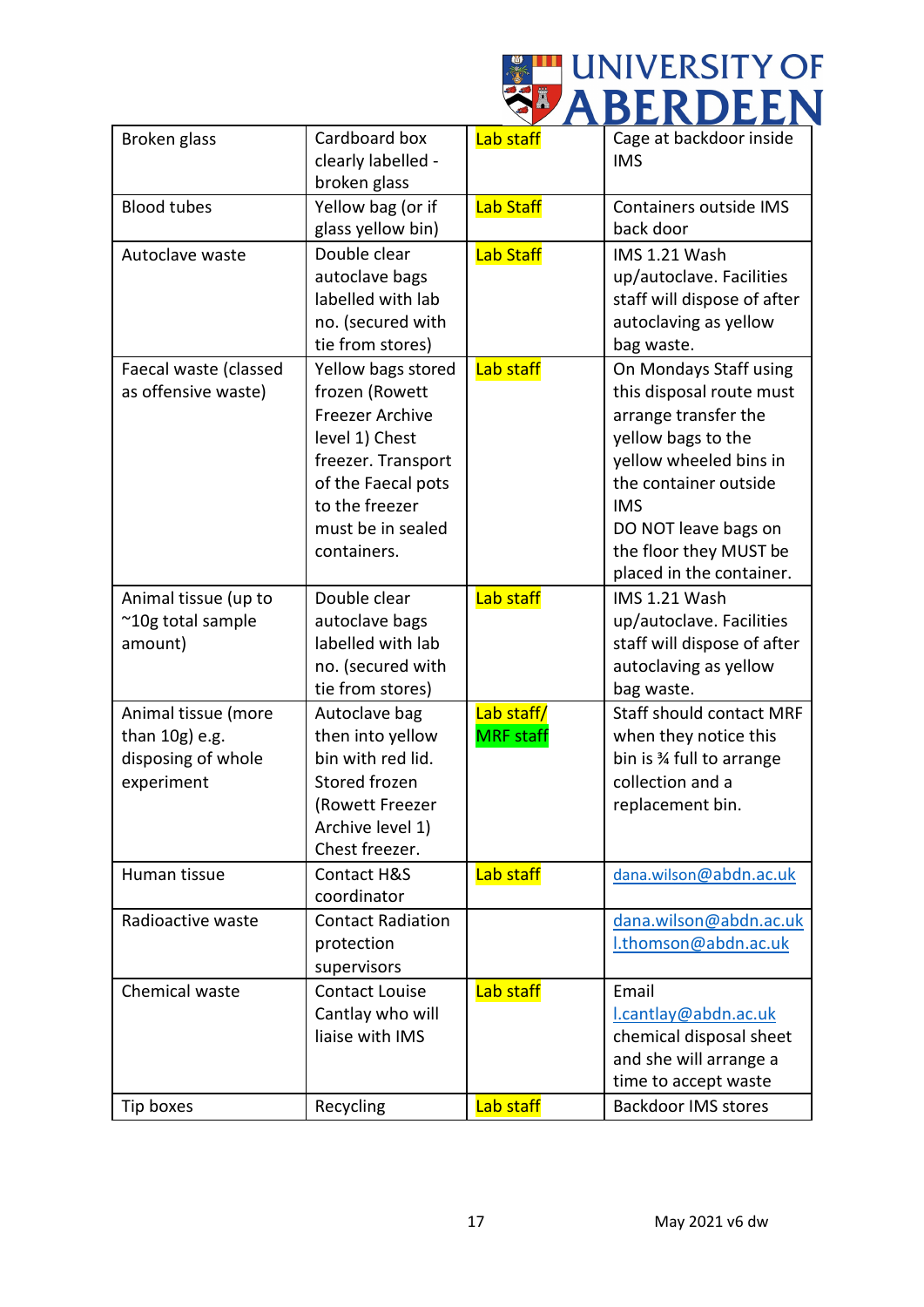

#### <span id="page-17-0"></span>Appendix 1. First Aid Contact details

| Name                   | Location       | Tel            | Defib     | Email                      |
|------------------------|----------------|----------------|-----------|----------------------------|
| David Bremner          | Rowett Level 3 | 8785/8690      | Yes       | d.bremner@abdn.ac.uk       |
| <b>Gary Cameron</b>    | Rowett Level 2 | 8615/8616      | Yes       | g.a.cameron@abdn.ac.uk     |
|                        | Rowett Level   |                |           |                            |
| Claire Fyfe            | 3/4            | 8752           | Yes       | c.fyfe@abdn.ac.uk          |
| M-J Gordon             | Rowett Level 5 | 8756/8757      | Yes       | m.j.gordon@abdn.ac.uk      |
| Susan Hay              | Rowett Level 5 | 8756/8757      | Yes       | s.hay@abdn.ac.uk           |
| Jeannette Ingram       | Rowett Level 5 | 8642           | Yes       | j.ingram@abdn.ac.uk        |
| <b>Claire Kidd</b>     | Rowett Level 3 | 8690           | Yes       | c.kidd@abdn.ac.uk          |
| Linda Petrie           | Rowett Level 4 | 8748/8749      | Yes       | I.petrie@abdn.ac.uk        |
| Sylvia Stephen         | Rowett Level 3 | 8607           | Yes       | sylvia.stephen@abdn.ac.uk  |
|                        | <b>IMS</b>     |                |           |                            |
| <b>Elaine Durward</b>  | 206/239/323    | 7314/7329/7341 | Yes       | e.durward@abdn.ac.uk       |
| <b>John Barrow</b>     | IMS 6:32       | 7493           | <b>No</b> | j.barrow@abdn.ac.uk        |
| Linda Duncan           | IMS 2:26       | 7597           | <b>No</b> | I.duncan@abdn.ac.uk        |
| <b>Marie Robertson</b> | IMS 4:26       | 7512           | Yes       | marie.robertson@abdn.ac.uk |
| Lesley A               |                |                |           |                            |
| Stevenson              | IMS 6:41       | 7409           | Yes       | l.a.stevenson@abdn.ac.uk   |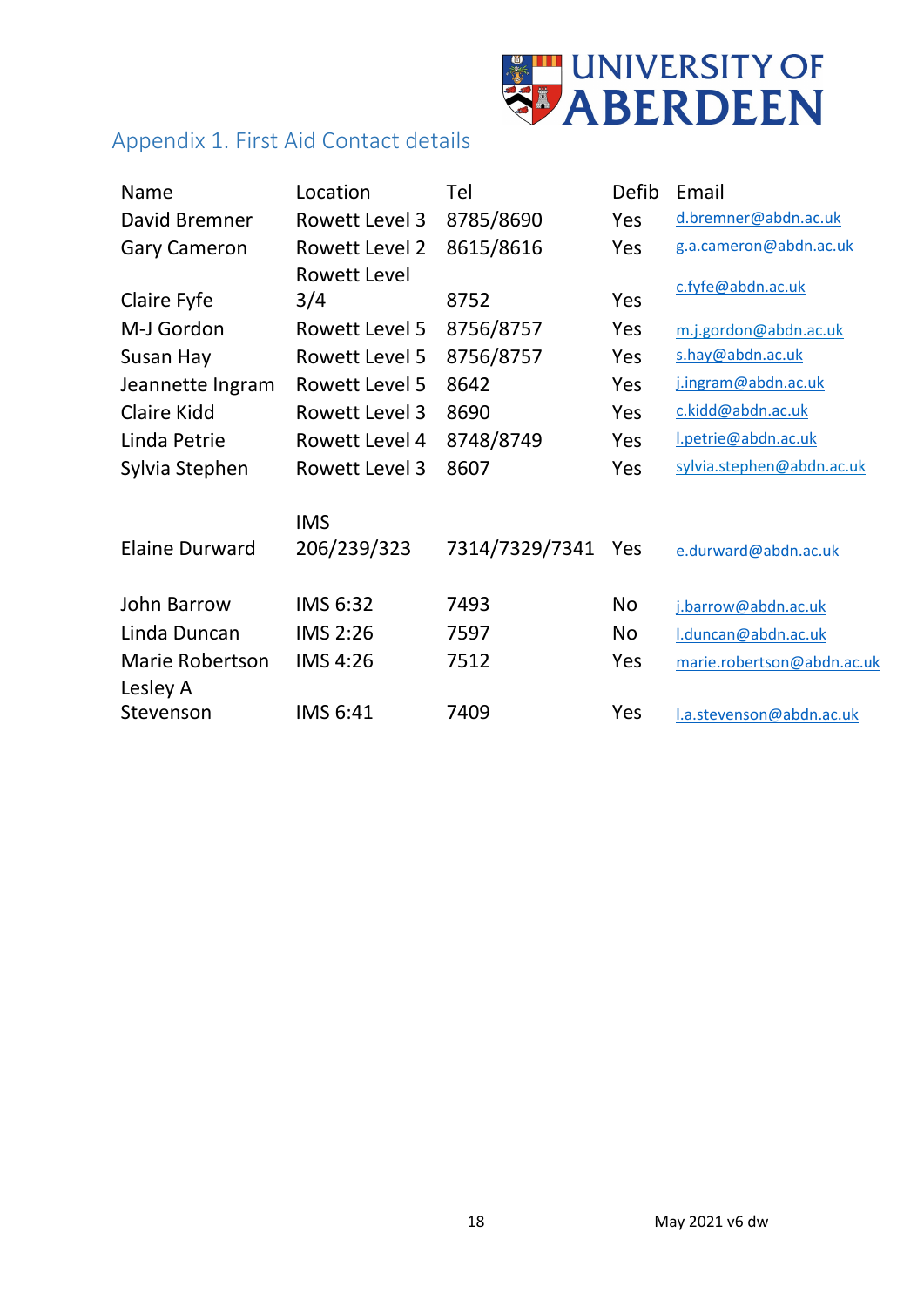

<span id="page-18-0"></span>Appendix 2. Spillage Response Team Contacts

### **FOR SPILLAGE RESPONSE**

#### BREATHING APPARATUS TEAM CONTACTS

| <b>GARY COOPER</b>      | 8654/8033      | <b>ROWETT</b> |
|-------------------------|----------------|---------------|
| <b>NICK HAYWARD</b>     | 8758/8759      | <b>ROWETT</b> |
| <b>JONATHAN PETTITT</b> | 7516/7519      | <b>IMS</b>    |
| <b>LINDA ROBERTSON</b>  | 7341/7365/7429 | <b>IMS</b>    |
| <b>RICHARD CLARK</b>    | 7311           | <b>IMS</b>    |
| <b>CLAIRE WALKER</b>    | 7556           | <b>IMS</b>    |

Chemical spill kits have been placed on levels 2, 4 & 5 of the Rowett building and levels 1, 2, 4 & 6 of the IMS building in the event of a spill the granules can be used to absorb the chemical.

It should be noted that the initial response to a spill is to evacuate the immediate vicinity in the case of a minor incident, or an entire room, corridor or building if more serious.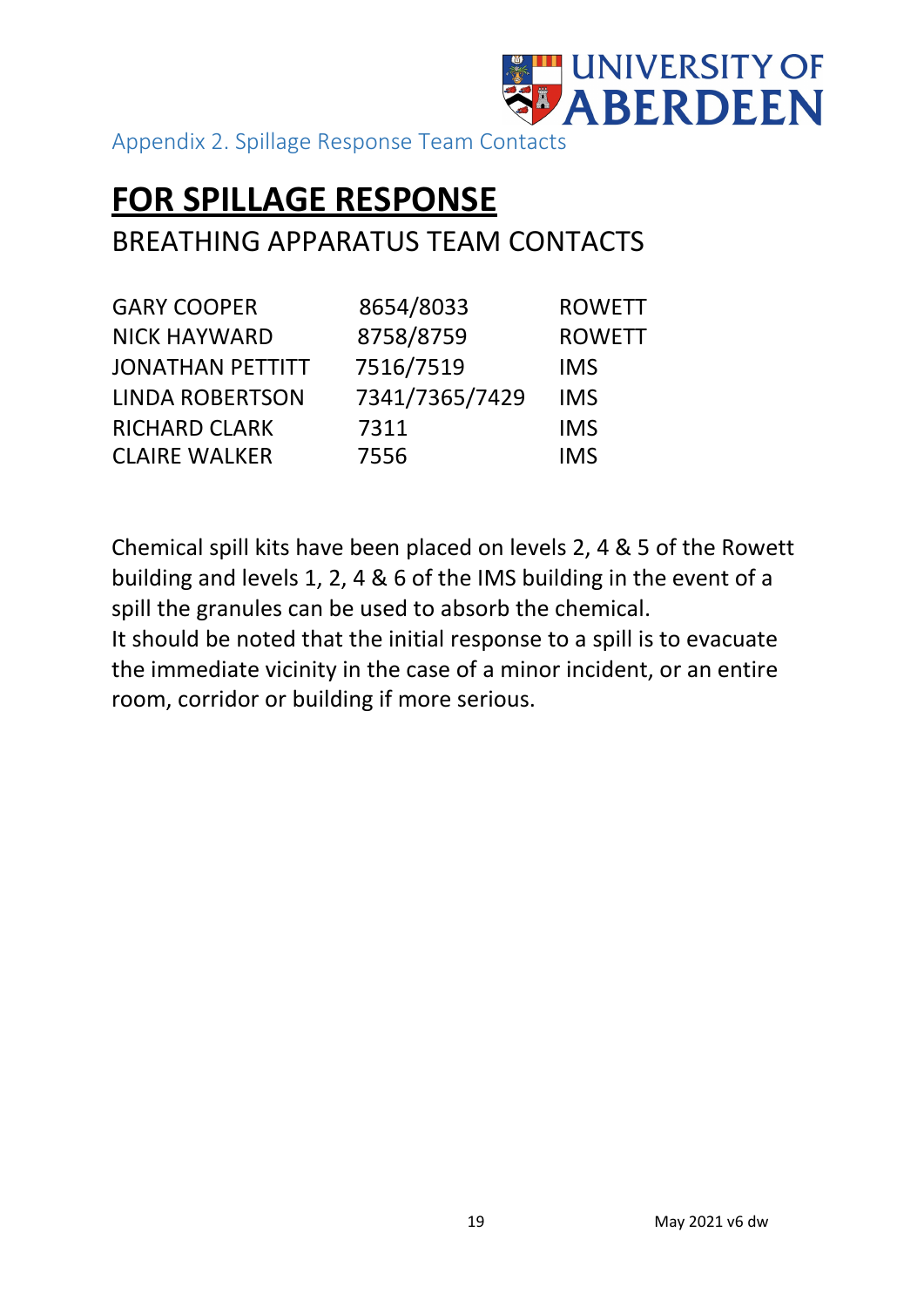

<span id="page-19-0"></span>Appendix 3. Packaging of Infections materials contacts

| Claire Kidd       | 8690 | Rowett Level 3 |
|-------------------|------|----------------|
| Freda Farquharson | 8729 | Rowett Level 5 |

#### <span id="page-19-1"></span>Appendix 4. Rowett Health and Safety Committee

| Chairman                     | Peter Morgan        | 8663 | p.morgan@abdn.ac.uk    |
|------------------------------|---------------------|------|------------------------|
| <b>Minutes</b>               | Jeannette<br>Ingram | 8642 | j.ingram@abdn.ac.uk    |
| Lead H& S                    | Dana Wilson         | 8752 | dana.wilson@abdn.ac.uk |
| Coordinator                  |                     | 8753 |                        |
|                              |                     | 8797 |                        |
| Deputy H& S                  |                     |      |                        |
| Coordinator                  |                     |      |                        |
| <b>TRM</b>                   |                     |      |                        |
|                              |                     |      |                        |
| <b>Biological Safety</b>     | <b>Karen Scott</b>  | 8730 | k.scott@abdn.ac.uk     |
| <b>Adviser</b>               |                     |      |                        |
| Genetic                      | <b>Bill Rees</b>    | 8637 | b.rees@abdn.ac.uk      |
| Manipulation                 |                     |      |                        |
| Adviser                      |                     |      |                        |
| Radiological                 | Dana Wilson         | 8752 | dana.wilson@abdn.ac.uk |
| Protection                   |                     | 8753 |                        |
| Supervisor                   |                     |      |                        |
| <b>First Aid Coordinator</b> | David Bremner       | 8785 | d.bremner@abdn.ac.uk   |
|                              |                     | 8690 |                        |
| <b>Deputy Director</b>       | Paul Haggarty       | 8630 | p.haggarty@abdn.ac.uk  |
| <b>Deputy Director</b>       | Baukje de Roos      | 8636 | b.deroos@abdn.ac.uk    |

**Blue Ext number is office/write up**

Red Ext number is Lab

*Black is Voicemail*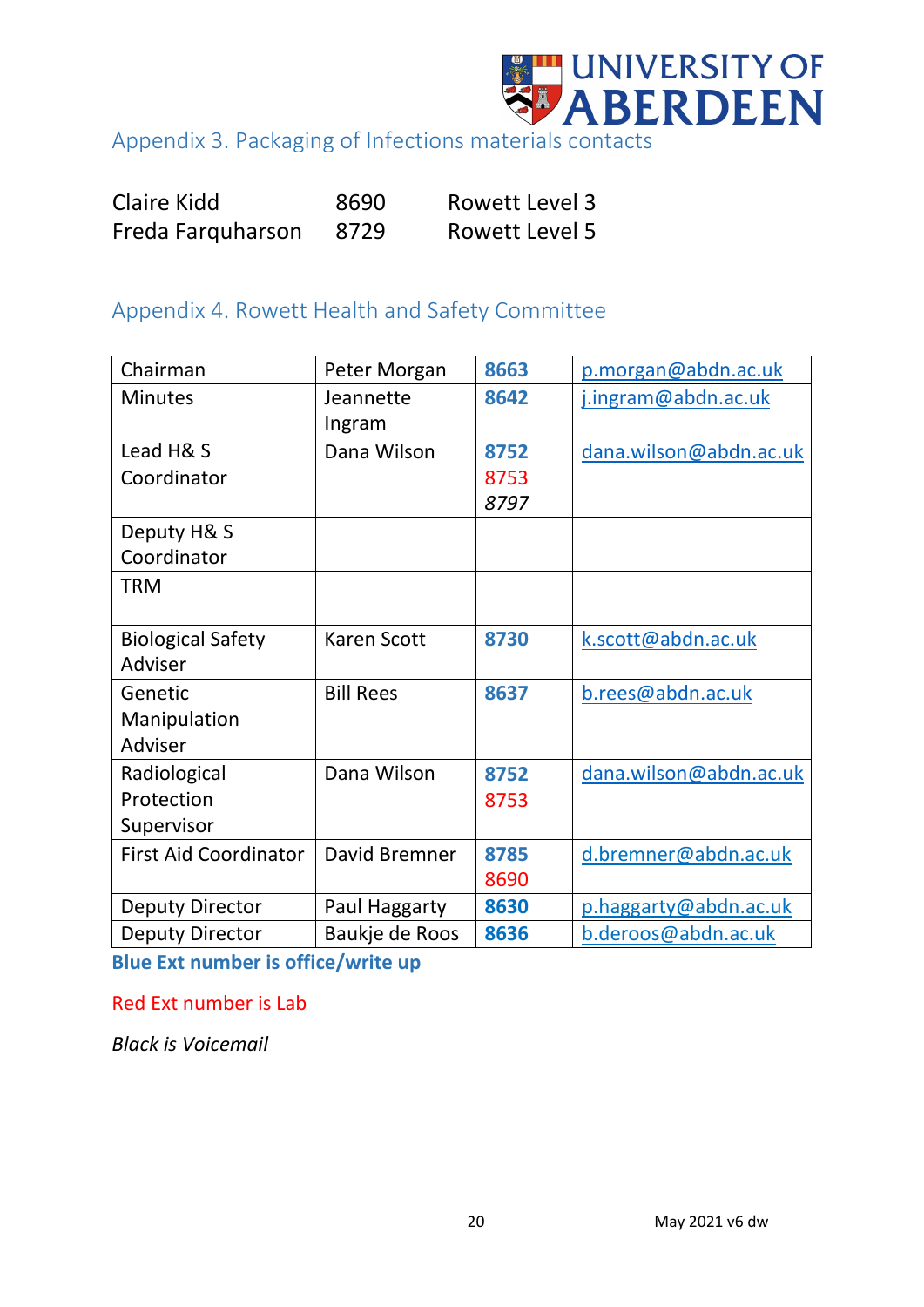

#### <span id="page-20-0"></span>Appendix 5. Rowett Eye Protection - Approved Exemptions

Risk Assessment of tasks where eye protection will be exempted in Rowett Labs

| Task                             | Hazard                     | <b>Control Measure</b>  |
|----------------------------------|----------------------------|-------------------------|
|                                  |                            |                         |
| 1. Operation of Cryostat         | Wearing of eye             | Eye protection need     |
|                                  | protection will impede     | not be worn when        |
|                                  | the operator's view this   | operating the cryostat. |
|                                  | could lead to the          |                         |
|                                  | operator cutting           |                         |
|                                  | themselves on very         |                         |
|                                  | sharp blade. These         |                         |
|                                  | instruments use blades     |                         |
|                                  | to cut biological          |                         |
|                                  | samples, if the operator   |                         |
|                                  | was cut by this blade it   |                         |
|                                  | could lead to infection    |                         |
|                                  | risk.                      |                         |
| 2. Operation of Microscope       | Wearing of eye             | Eye protection need     |
|                                  | protection will make       | not be worn when        |
|                                  | use of a microscope        | operating a             |
|                                  | very difficult. This could | microscope.             |
|                                  | increase operator stress   |                         |
|                                  | and the operator's         |                         |
|                                  | ability to perform the     |                         |
|                                  | work to the degree         |                         |
|                                  | required.                  |                         |
| 3. Inputting/Exporting/Analysing | Eye strain if long         | If the computer is      |
| data on computers in labs        | periods of screen          | situated away from any  |
|                                  | viewing.                   | areas in the lab where  |
|                                  |                            | hazardous work is       |
|                                  |                            |                         |
|                                  |                            | being carried out then  |
|                                  |                            | eye protection need     |
|                                  |                            | not be worn.            |
| 4. Carrying out work in Class 2  | Wearing of eye             | Eye protection need     |
| biosafety cabinets eg Cell       | protection will make       | not be worn when        |
| culture labs                     | work in these cabinets     | working with samples    |
|                                  | difficult and the cabinet  | within the safety       |
|                                  | already gives operator     | cabinet.                |
|                                  | protection.                |                         |
| 5. Carrying out work in          | Wearing of eye             | Eye protection need     |
| <b>Anaerobic Cabinets</b>        | protection will make       | not be worn when        |
|                                  | work in these cabinets     | working with samples    |
|                                  | difficult and the cabinet  | within the anaerobic    |
|                                  | already gives operator     | cabinet.                |
|                                  | protection.                |                         |